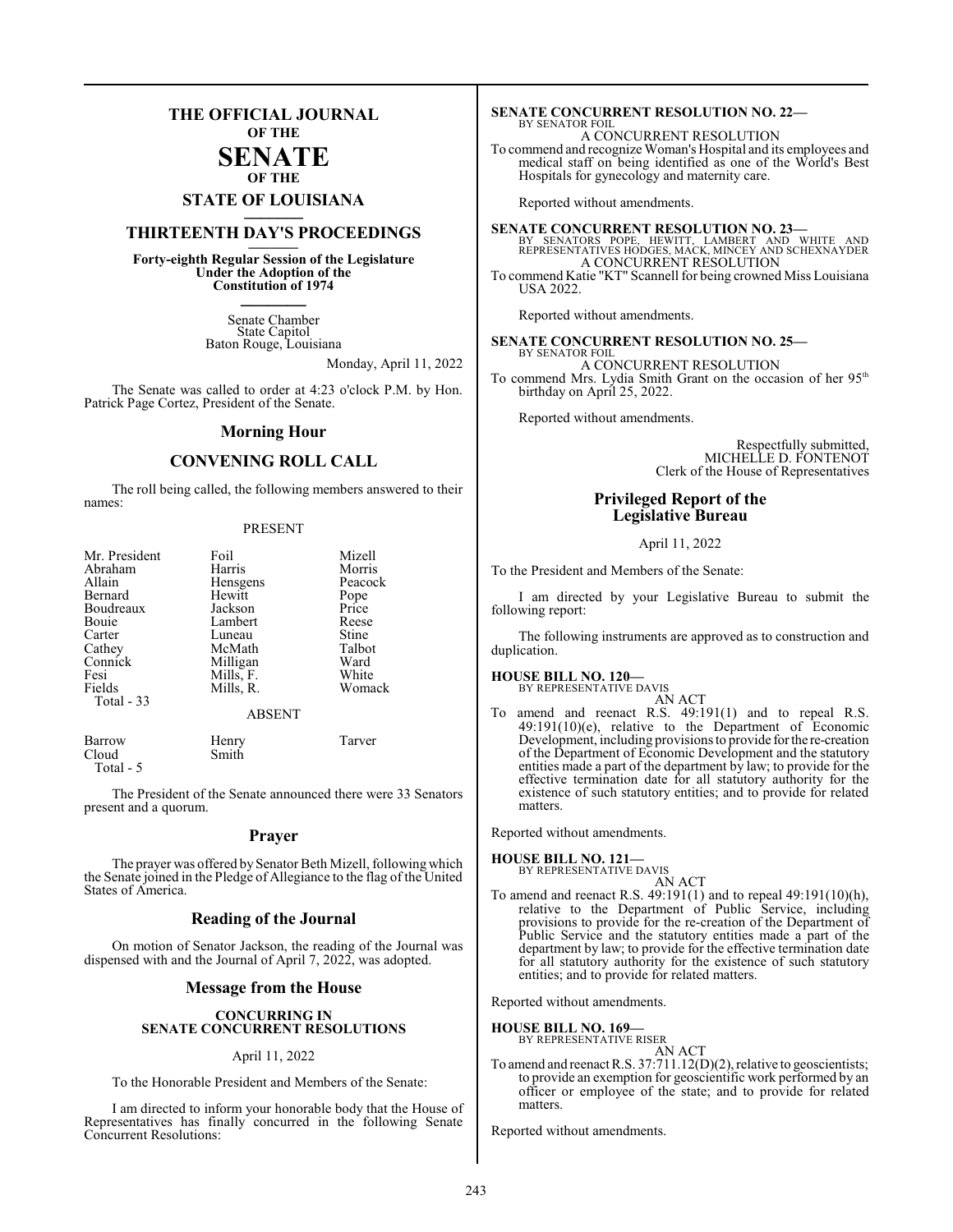#### **HOUSE BILL NO. 822—** BY REPRESENTATIVE DAVIS

AN ACT

To amend and reenact R.S. 37:563(introductory paragraph) and (6) and R.S.  $40:2831$ (introductory paragraph) and  $(1)(b)$  and to enact R.S. 37:581(B)(6), relative to ear piercing; to exempt ear piercing from certain regulatory requirements; to provide for persons engaged in piercing; to provide requirements for exemption; to make technical changes; and to provide for related matters.

Reported without amendments.

Respectfully submitted, FRED MILLS Chairman

### **Adoption of Legislative Bureau Report**

On motion of Senator Fred Mills, the Bills and Joint Resolutions were read by title and passed to a third reading.

#### **Introduction of Senate Resolutions**

#### **SENATE RESOLUTION NO. 44—** BY SENATOR BOUDREAUX

A RESOLUTION

To express the sincere and heartfelt condolences of the Senate of the Legislature of Louisiana upon the passing of Steven Joseph Dupuis Sr.

The resolution was read by title and placed on the Calendar for a second reading.

Senator Fields asked for and obtained a suspension of the rules to read Senate Resolution No. 45 a first and second time.

#### **SENATE RESOLUTION NO. 45—** BY SENATOR FIELDS

A RESOLUTION

To express the sincere and heartfelt condolences of the Senate of the Legislature of Louisiana upon the passing of Mrs. Virginia Valdry.

On motion of Senator Fields the resolution wasread by title and adopted.

#### **Senate Resolutions on Second Reading**

#### **SENATE RESOLUTION NO. 43—** BY SENATOR ROBERT MILLS

A RESOLUTION

To express the sincere condolences of the Senate of the Legislature of Louisiana upon the death of Jewelene Jones Turk.

On motion of Senator Robert Mills the resolution was read by title and adopted.

#### **Senate Concurrent Resolutions on Second Reading**

#### **SENATE CONCURRENT RESOLUTION NO. 26—** BY SENATOR FOIL

A CONCURRENT RESOLUTION

To commend the Louisiana Court Appointed Special Advocate (CASA) programs and volunteers for their work and designate April  $12, 2022$ , as CASA Day at the state capitol.

The concurrent resolution was read by title. Senator Foil moved to adopt the Senate Concurrent Resolution.

## **Page 2 SENATE 13th DAY'S PROCEEDINGS**

Womack

#### **ROLL CALL**

The roll was called with the following result:

#### YEAS

| Mr. President | Foil        | Morris  |
|---------------|-------------|---------|
| Abraham       | Harris      | Peacock |
| Allain        | Hensgens    | Pope    |
| Bernard       | Hewitt      | Price   |
| Boudreaux     | Lambert     | Reese   |
| Bouie         | Luneau      | Smith   |
| Carter        | McMath      | Stine   |
| Cathey        | Milligan    | Talbot  |
| Connick       | Mills, F.   | Ward    |
| Fesi          | Mills, R.   | White   |
| Fields        | Mizell      | Womack  |
| Total - 33    |             |         |
|               | <b>NAYS</b> |         |
| Total - 0     |             |         |

ABSENT

| Barrow    | Henry   | Tarver |
|-----------|---------|--------|
| Cloud     | Jackson |        |
| Total - 5 |         |        |

The Chair declared the Senate adopted the Senate Concurrent Resolution and ordered it sent to the House.

#### **Message from the House**

#### **ASKING CONCURRENCE IN HOUSE BILLS AND JOINT RESOLUTIONS**

#### April 11, 2022

To the Honorable President and Members of the Senate:

I am directed to inform your honorable body that the House of Representatives has finally passed and asks your concurrence in the following House Bills and Joint Resolutions:

| <b>HB</b> No. 58 | HB No. 154 | HB No. 164 |
|------------------|------------|------------|
| HB No. 172       | HB No. 225 | HB No. 309 |
| HB No. 274       | HB No. 644 | HB No. 426 |
| HB No. 549       | HB No. 658 | HB No. 704 |
| HB No. 714       | HB No. 830 | HB No. 864 |
|                  |            |            |

HB No. 867

Respectfully submitted, MICHELLE D. FONTENOT Clerk of the House of Representatives

#### **House Bills and Joint Resolutions on First Reading**

### **HOUSE BILL NO. 58—**

BY REPRESENTATIVE GREGORY MILLER AN ACT

To amend and reenact Code of Civil Procedure Article 4566(D), relative to management of affairs of the interdict; to provide relative to individuals with permanent disabilities; to provide for irrevocable trusts; to provide for termination; and to provide for related matters.

The bill was read by title and placed on the Calendar for a second reading.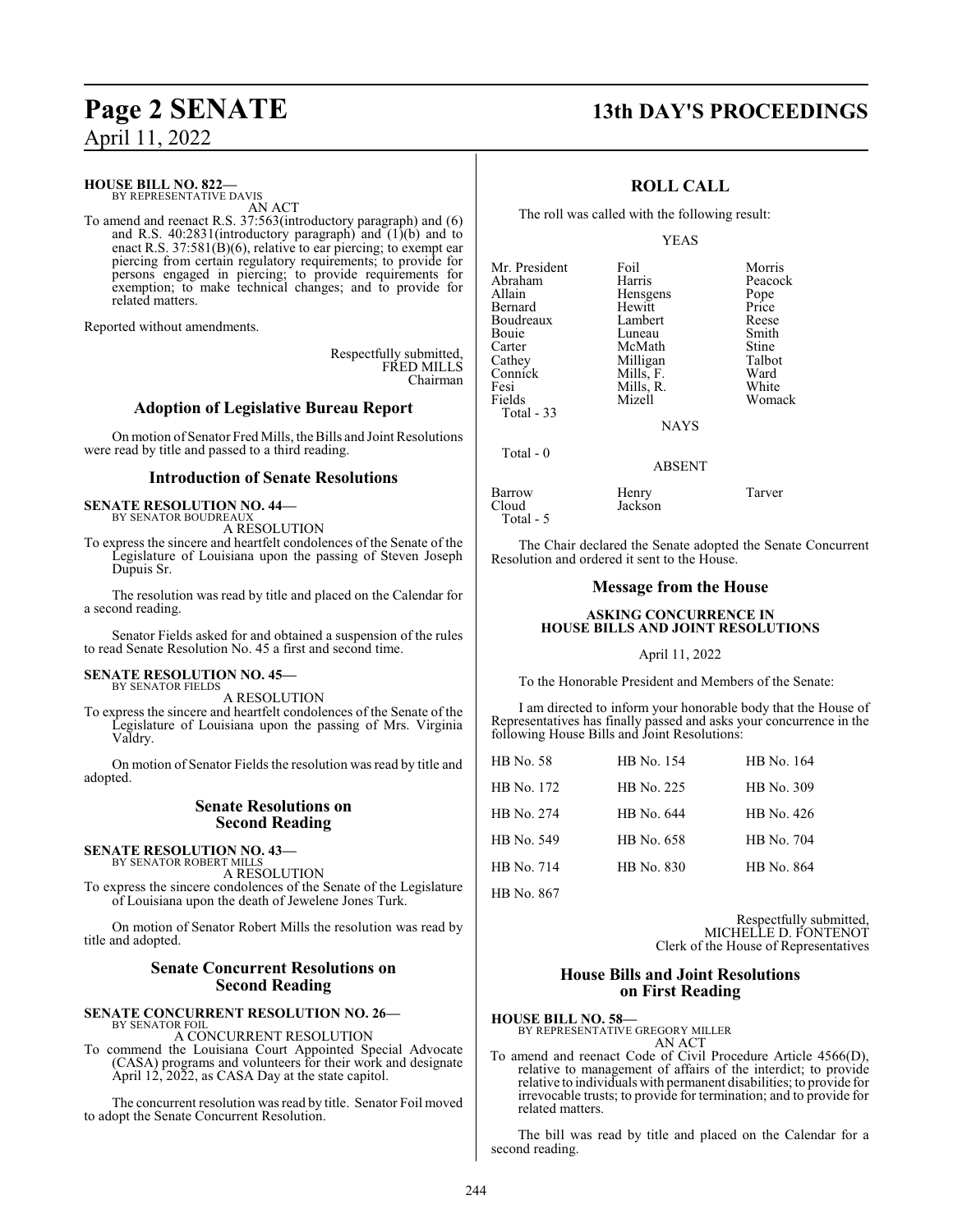## **13th DAY'S PROCEEDINGS Page 3 SENATE**

# April 11, 2022

**HOUSE BILL NO. 154—**

BY REPRESENTATIVE TURNER AND SENATOR CATHEY AN ACT

To amend and reenact R.S. 34:851.25(A) and to enact R.S. 38:2558(11)(f), relative to the powers of the Bayou D'Arbonne Lake Watershed District; to prohibit the operation of certain motor vessels when Lake D'Arbonne is above flood stage; to prohibit the operation of certain motor vessels when the operation may cause flooding to certain structures; and to provide for related matters.

The bill was read by title and placed on the Calendar for a second reading.

#### **HOUSE BILL NO. 164—** BY REPRESENTATIVE PRESSLY

AN ACT

To amend and reenact R.S. 13:850(A), relative to electronic filing and recording; to provide relative to electronic filing received at certain times; to provide for the acceptance at time of receipt; and to provide for related matters.

The bill was read by title and placed on the Calendar for a second reading.

## **HOUSE BILL NO. 172—**

BY REPRESENTATIVE GREGORY MILLER AN ACT

To amend and reenact R.S. 9:2061, relative to revocable trusts; to provide for the duties of the trustee to the settlor; and to provide for related matters.

The bill was read by title and placed on the Calendar for a second reading.

## **HOUSE BILL NO. 225—** BY REPRESENTATIVE GREGORY MILLER

AN ACT

To repeal Civil Code Articles 897 and 898, relative to successions; to repeal the ascendant's right to inherit immovables donated to a descendant; and to provide for related matters.

The bill was read by title and placed on the Calendar for a second reading.

#### **HOUSE BILL NO. 274—**

BY REPRESENTATIVES EDMONDS AND EDMONSTON AN ACT

To enact R.S. 17:263(C), relative to curricula; to expand the topics required to be included in adoption awareness instruction for high school students; and to provide for related matters.

The bill was read by title and placed on the Calendar for a second reading.

#### **HOUSE BILL NO. 309—**

BY REPRESENTATIVE JENKINS AN ACT

To amend and reenact Code of Civil Procedure Article 3434(C)(1), relative to the delivery of property subject to a small succession; to provide for recordation of a death certificate; and to provide for related matters.

The bill was read by title and placed on the Calendar for a second reading.

#### **HOUSE BILL NO. 426—**

BY REPRESENTATIVE MCKNIGHT AN ACT

To amend and reenact R.S. 4:202(C)(introductory paragraph) and (2) and 203, relative to horse racing; to provide for funding of the Louisiana Champions Day; to expand the permissible uses of certain fees; to remove a requirement that funds be remitted to the state treasurer; to make technical changes; and to provide for related matters.

The bill was read by title and placed on the Calendar for a second reading.

## **HOUSE BILL NO. 549—**

BY REPRESENTATIVES BOYD, AMEDEE, BROWN, ROBBY CARTER, WILFORD CARTER, GAROFALO, JEFFERSON, NELSON, AND **SEABAUGH** 

AN ACT To amend and reenact R.S. 9:1141.8 and to enact R.S. 9:1122.103(C), 1131.5(C), and 2734, relative to immovable property; to provide relative to restrictions on immovable property; to prohibit restrictions based on race or religion; to provide relative to condominium associations, timeshare associations, and homeowners associations; to provide relative to community documents; and to provide for related matters.

The bill was read by title and placed on the Calendar for a second reading.

**HOUSE BILL NO. 644—** BY REPRESENTATIVE GREEN

AN ACT To amend and reenact R.S. 13:4163(A)(1), (B), (C)(1), (D)(2),  $(E)(1)(a)$  and  $(b)$  and  $(E)(2)($ introductory paragraph $), (F)(1), (G),$ (H), and (I) and to enact R.S. 13:4163(C)(3) and (E)(2)(c), relative to civil procedure; to provide for continuances or extension of certain deadlines; to provide relative to legislators or employees engaged in legislative or constitutional convention activities; to provide for legislative activities; to provide relative to the Public Service Commission and Board of Elementary and Secondary Education; to provide for judicial notice; to provide relative to appeals; to provide relative to appeal costs; and to provide for related matters.

The bill was read by title and placed on the Calendar for a second reading.

#### **HOUSE BILL NO. 658—**

BY REPRESENTATIVE STAGNI

AN ACT To amend and reenact R.S. 32:422.2, relative to the Louisiana Advisory Council on Driver Education membership; to modify the rules, regulations, and standards to include driver education providers; to increase the membership of the council; to remove the additional two-year cap on members appointed to the council; to increase the number of unexcused absences; to modify the procedure for council vacancies and appointment of council officers; to provide for council meeting venues; and to provide for related matters.

The bill was read by title and placed on the Calendar for a second reading.

**HOUSE BILL NO. 704—** BY REPRESENTATIVES NEWELL, BOYD, LANDRY, MOORE, AND SCHLEGEL AND SENATOR BARROW AN ACT

To amend and reenact R.S. 47:463.108(A), (D), and (E) and to repeal R.S. 47:463.108(F), relative to the breast cancer awareness special prestige license plate; provides relative to monies received from the royalty fees; and to provide for related matters.

The bill was read by title and placed on the Calendar for a second reading.

**HOUSE BILL NO. 714—** BY REPRESENTATIVES FREIBERG, GEYMANN, AND FREEMAN AN ACT

To enact Part XII of Chapter 2 of Title 51 of the Louisiana Revised Statutes of 1950, to be comprised of R.S. 51:771 through 776, relative to the sale of certain cosmetics; to provide definitions; to prohibit the sale of certain cosmetics; to provide exemptions; to provide for application of law in political subdivisions; to provide for penalties; to provide for severability; and to provide for related matters.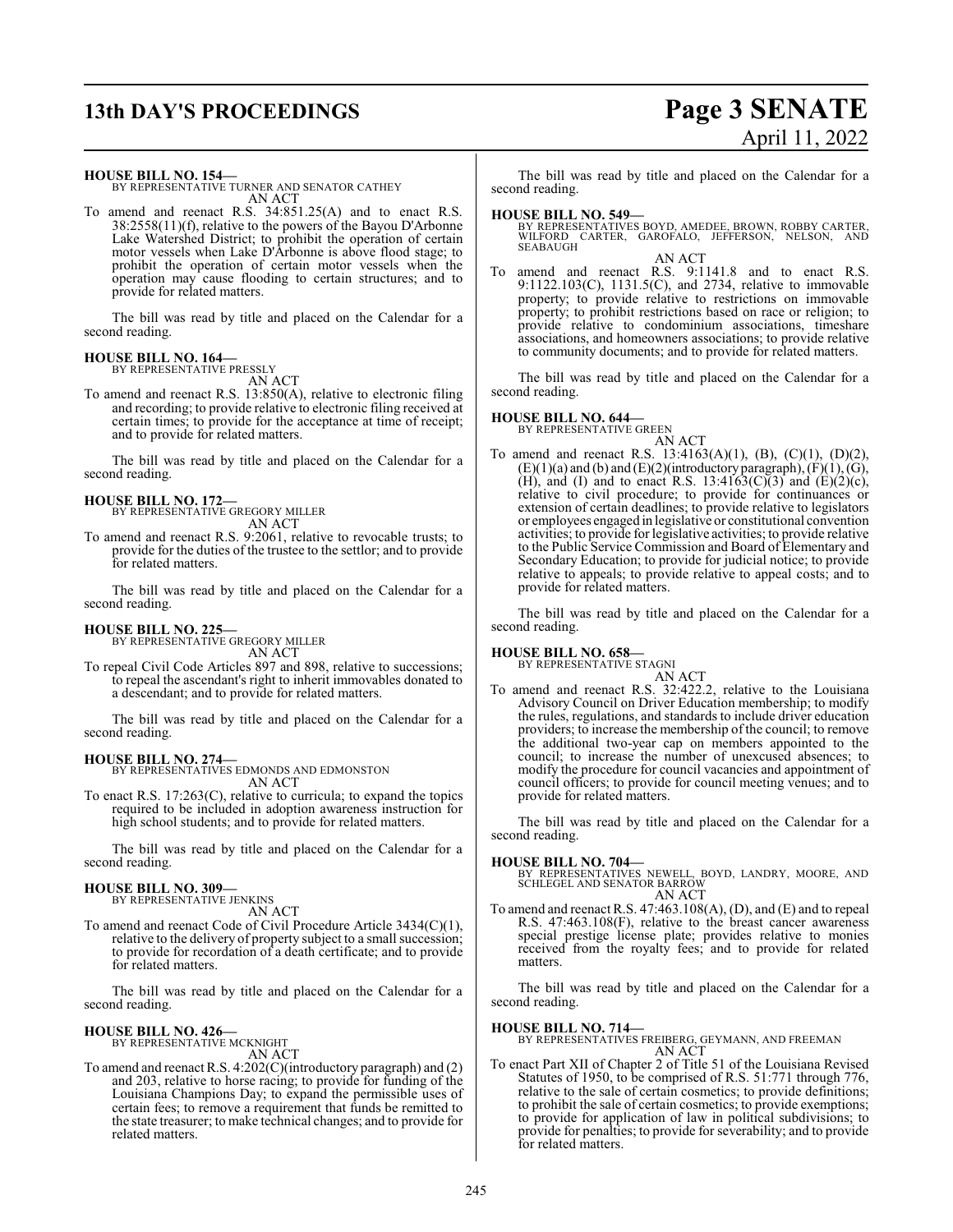## **Page 4 SENATE 13th DAY'S PROCEEDINGS**

The bill was read by title and placed on the Calendar for a second reading.

## **HOUSE BILL NO. 830—** BY REPRESENTATIVE DAVIS

AN ACT

To amend and reenact R.S. 49:222(B)(1)(a) and to enact R.S. 49:222(B)(15), relative to fees chargeable by the secretary of state; to provide for transferring a limited liability company name; to establish a fee for certain termination services; to establish fees relative to structured settlement purchase companies; to make technical changes; and to provide for related matters.

The bill was read by title and placed on the Calendar for a second reading.

**HOUSE BILL NO. 864—** BY REPRESENTATIVES DAVIS AND MCKNIGHT AND SENATOR WARD AN ACT

To amend and reenact R.S. 34:1133(B), (C)(7), and (G), 1134(A), and 1135(B) and to enact R.S. 34:1136(D), relative to the Board of Louisiana River Pilot Review and Oversight; to provide for the membership of the board; to provide for per diem for the judge member; to provide for a procedure regarding review of proposed rules; to provide for board funds; and to provide for related matters.

The bill was read by title and placed on the Calendar for a second reading.

#### **HOUSE BILL NO. 867—**

BY REPRESENTATIVE MOORE AN ACT

To amend and reenact R.S.  $32:267(A)(2)$  and (E), to enact R.S. 32:267(A)(3) and (4), and to repeal R.S. 32:57.4 and 267.1, relative to the designation of highway safety corridors by the Department of Transportation and Development; to remove references to electronic enforcement; to provide for penalties; to provide for definitions; and to provide for related matters.

The bill was read by title and placed on the Calendar for a second reading.

#### **Message from the House**

#### **ASKING CONCURRENCE IN HOUSE CONCURRENT RESOLUTIONS**

#### April 11, 2022

To the Honorable President and Members of the Senate:

I am directed to inform your honorable body that the House of Representatives has finally passed and asks your concurrence in the following House Concurrent Resolutions:

HCR No. 61 HCR No. 62

Respectfully submitted, MICHELLE D. FONTENOT Clerk of the House of Representatives

#### **House Concurrent Resolutions on First Reading**

### **HOUSE CONCURRENT RESOLUTION NO. 61—**

BY REPRESENTATIVE THOMPSON A CONCURRENT RESOLUTION

To commend the members of the Delhi Charter School robotics program on winning top awards at the Louisiana VEX Robotics State Championship and qualifying to compete at the 2022 VEX Robotics World Championship.

The resolution was read by title and placed on the Calendar for a second reading.

#### **HOUSE CONCURRENT RESOLUTION NO. 62—** BY REPRESENTATIVE THOMPSO A CONCURRENT RESOLUTION

To commend the Delhi Charter School powerlifting team.

The resolution was read by title and placed on the Calendar for a second reading.

#### **House Bills and Joint Resolutions on Second Reading**

#### **HOUSE BILL NO. 160—**

BY REPRESENTATIVES LANDRY, AMEDEE, FONTENOT, MAGEE, ORGERON, AND ZERINGUE AN ACT

To enact Code of Civil Procedure Article 4731(C), relative to leases; to provide relative to federally declared national disasters; to provide relative to abandonment; to provide for repossession of the premises; to provide for an exception; to provide for damages; and to provide for related matters.

The bill was read by title and referred by the President to the Committee on Judiciary A.

## **HOUSE BILL NO. 166—** BY REPRESENTATIVE GREGORY MILLER

A JOINT RESOLUTION

Proposing to amend Article III, Section 18 of the Constitution of Louisiana, to provide relative to gubernatorial action on a bill and matters related thereto; to provide relative to veto sessions; to provide for submission of the proposed amendment to the electors; and to provide for related matters.

The bill was read by title and referred by the President to the Committee on Senate and Governmental Affairs.

#### **HOUSE BILL NO. 184—**

BY REPRESENTATIVE GREGORY MILLER AN ACT

To amend and reenact Code of Civil Procedure Articles 154(B) and 4862 and to enact Code of Civil Procedure Article 158(C), relative to the recusal of judges; to provide for time limitations; to provide for the denial of motions to recuse; and to provide for related matters.

The bill was read by title and referred by the President to the Committee on Judiciary A.

#### **HOUSE BILL NO. 234—**

BY REPRESENTATIVE SCHLEGEL

- AN ACT
- To enact R.S. 32:300.4.1, relative to smoking in motor vehicles; to prohibit the operator or any passenger in a motor vehicle from smoking or vaping marijuana while operating on a public highway or right-of-way; to provide for the definition of "smoke" and "public highway or right-of-way"; to provide penalties for a violation of the prohibition against smoking or vaping in motor vehicles; and to provide for related matters.

The bill was read by title and referred by the President to the Committee on Transportation, Highways and Public Works.

#### **HOUSE BILL NO. 240—**

BY REPRESENTATIVE EMERSON

AN ACT

To enact R.S. 37:3556(F), relative to the licensure of massage therapists; to provide for a provisional license for massage therapy graduates; to require notification to a client; to provide for a sunset date; and to provide for related matters.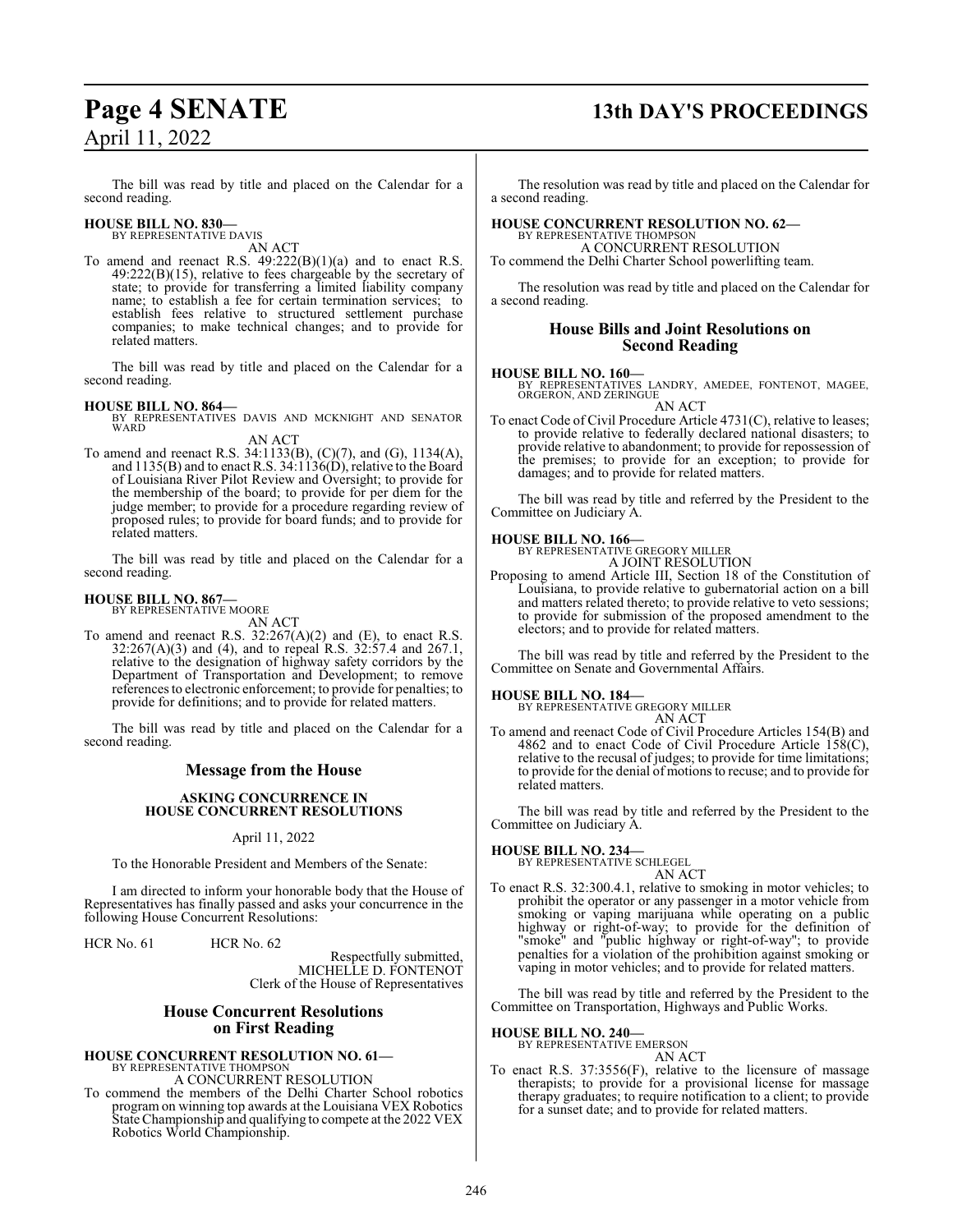# **13th DAY'S PROCEEDINGS Page 5 SENATE**

# April 11, 2022

The bill was read by title and referred by the President to the Committee on Commerce, Consumer Protection, and International Affairs.

#### **HOUSE BILL NO. 276—**

- BY REPRESENTATIVES BISHOP, AMEDEE, BRYANT, CARRIER,<br>DEVILLIER, EMERSON, FISHER, JORDAN, LARVADAIN, MAGEE,<br>CHARLES OWEN,SELDERS,AND ZERINGUE AN ACT
- To amend and reenact R.S. 45:1363(introductory paragraph), (1), and (14), relative to franchise fees associated with video services; to provide for certain definitions; to provide for an effective date; and to provide for related matters.

The bill was read by title and referred by the President to the Committee on Revenue and Fiscal Affairs.

#### **HOUSE BILL NO. 287—** BY REPRESENTATIVE WILLARD

AN ACT

To enact R.S. 47:359(L), relative to occupational license taxes; to provide for the levy of occupational license taxes on certain computer programming businesses; to provide for the rate of the tax; to provide for requirements and limitations; to provide for an effective date; and to provide for related matters.

The bill was read by title and referred by the President to the Committee on Revenue and Fiscal Affairs.

#### **HOUSE BILL NO. 301—**

BY REPRESENTATIVE EDMONDS AN ACT

To enact R.S. 32:413(E), relative to the designation of duplicate on a driver's license; to provide for the issuance of a duplicate driver's license; to prohibit a duplicate designation on a driver's license; and to provide for related matters.

The bill was read by title and referred by the President to the Committee on Transportation, Highways and Public Works.

#### **HOUSE BILL NO. 350—**

BY REPRESENTATIVE HILFERTY AN ACT

To enact Subpart DDD of Part I of Chapter 1 of Subtitle II of Title 47 of the Louisiana Revised Statutes of 1950, to be comprised of R.S. 47:120.371, relative to state individual income tax return checkoffs for certain donations; to provide for a method for individuals to donate all or a portion of any refund due to them to the University of New Orleans Foundation; to provide for the administration and disbursement of donated monies; to provide for reporting; to provide for an effective date; and to provide for related matters.

The bill was read by title and referred by the President to the Committee on Revenue and Fiscal Affairs.

#### **HOUSE BILL NO. 403—**

BY REPRESENTATIVE JEFFERSON AN ACT

To amend and reenact R.S. 9:374(B), (C), (D), and (E) and to enact R.S. 9:374(F) and (G), relative to the award of use and occupancy of community property; to provide for an award for rent; to prohibit a limitation on the allocation of the use of community property; and to provide for related matters.

The bill was read by title and referred by the President to the Committee on Judiciary A.

#### **HOUSE BILL NO. 447—**

BY REPRESENTATIVES HUGHES, ADAMS, BACALA, BUTLER, CARRIER, COUSSAN, CREWS, DEVILLIER, DUBUISSON, ECHOLS, EDNONDS, EDMONSTON, FIRMENT, FONTENOT, FREEMAN, ILLG. IVEY, TRANSFARE, THE HANG ILLG. IVEY, TRANSFARE, THE HANG ILLG.

To enact R.S. 14:64.2.1 and R.S. 15:1352(A)(69), relative to juveniles; to create crimes relative to the recruitment of juveniles to commit certain offenses; to provide for definitions; to provide for criminal penalties; to provide for additional crimes that are elements of racketeering activity; and to provide for related matters.

The bill was read by title and referred by the President to the Committee on Judiciary C.

#### **House Concurrent Resolutions on Second Reading**

**HOUSE CONCURRENT RESOLUTION NO. 59—** BY REPRESENTATIVES FIRMENT AND RISER AND SENATOR WOMACK

A CONCURRENT RESOLUTION

To express the condolences of the Legislature on the death of Sammy Jones Franklin.

The resolution was read by title. Senator Womack moved to concur in the House Concurrent Resolution.

#### **ROLL CALL**

The roll was called with the following result:

#### YEAS

| Mr. President                | Harris           | Peacock |
|------------------------------|------------------|---------|
| Abraham                      | Hensgens         | Pope    |
| Allain                       | Hewitt           | Price   |
| Bernard                      | Jackson          | Reese   |
| Boudreaux                    | Lambert          | Smith   |
| Bouie                        | Luneau           | Stine   |
| Carter                       | McMath           | Talbot  |
| Cathey                       | Milligan         | Tarver  |
| Connick                      | Mills, F.        | Ward    |
| Fesi                         | Mills, R.        | White   |
| Fields<br>Foil<br>Total - 35 | Mizell<br>Morris | Womack  |
|                              | <b>NAYS</b>      |         |

Total - 0

ABSENT

Barrow Cloud Henry

Total - 3

The Chair declared the Senate concurred in the House Concurrent Resolution and ordered it returned to the House.

#### **Reports of Committees**

The following reports of committees were received and read:

#### **REPORT OF COMMITTEE ON**

#### **TRANSPORTATION, HIGHWAYS AND PUBLIC WORKS**

Senator Patrick McMath, Chairman on behalf of the Committee on Transportation, Highways and Public Works, submitted the following report:

#### April 7, 2022

To the President and Members of the Senate:

I am directed by your Committee on Transportation, Highways and Public Works to submit the following report: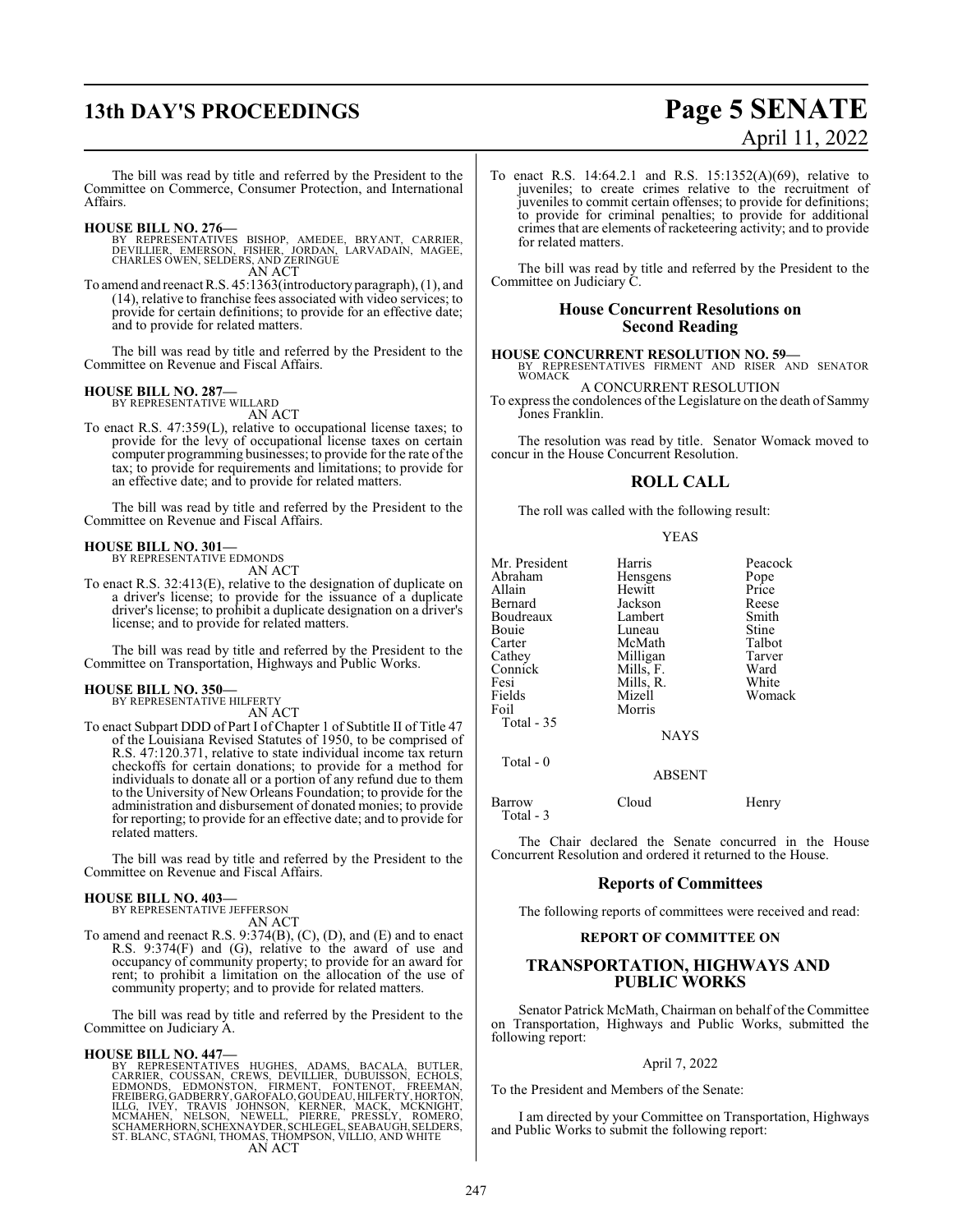## **Page 6 SENATE 13th DAY'S PROCEEDINGS**

**SENATE BILL NO. 19—** BY SENATOR MORRIS

AN ACT

To amend and reenact R.S.  $32:415.2(A)(2)(a)$  and  $863.1(C)(1)(a)$ , relative to issuing of citations; relative to electronic citations; relative to issuance of a notice of suspension or revocation of driving privilege; and to provide for related matters.

Reported with amendments.

## **SENATE BILL NO. 52—** BY SENATOR ABRAHAM

AN ACT

To provide relative to state highways; to designate the Black Bayou Bridge on Louisiana Highway 384 in Calcasieu Parish as the "Dorothy Carter Memorial Bridge"; to provide for an effective date; and to provide for related matters.

Reported with amendments.

#### **SENATE BILL NO. 68—** BY SENATOR FRED MILLS

AN ACT

To amend and reenact R.S. 51:61, 64, and 65, relative to foreign trade zones; to provide relative to the Port of Iberia; to provide authorization for the port commission to make application to be designated as a foreign trade zone; and to provide for related matters.

Reported favorably.

#### **SENATE BILL NO. 79—** BY SENATOR WHITE

AN ACT

To provide relative to state highways; to designate a portion of La Highway 16 in St. Helena Parish as the "Trooper George Baker Memorial Highway"; and to provide for related matters.

Reported with amendments.

#### **SENATE BILL NO. 108—** BY SENATOR WARD

AN ACT

To amend and reenact R.S. 32:299.3(A)(1), relative to utility terrain vehicles; to provide for definitions; to provide for a distinction between utility terrain vehicle and recreational off-highway vehicle; and to provide for related matters.

Reported favorably.

#### **SENATE BILL NO. 127—** BY SENATOR CARTER

AN ACT

To amend and reenact R.S. 48:205 (A) and (B), relative to certain advertising requirements for small purchase bids; to provide for technical corrections; and to provide for related matters.

Reported favorably.

#### **SENATE BILL NO. 138—** BY SENATOR MORRIS

AN ACT

To amend and reenact R.S. 48:77(C)(2)© and (E) and to enact R.S. 48:77(F), relative to the funding of certain projects from the Construction Subfund of the Transportation Trust Fund; to provide for an effective date; and to provide for related matters.

Reported with amendments.

## **SENATE BILL NO. 181—** BY SENATOR MCMATH

AN ACT

To amend and reenact R.S. 2:801 and 809, relative to DOTD and the definition of an airport sponsor; to provide for the approval, inspection, and certification of airport construction projects; and to provide for related matters.

Reported favorably.

**SENATE BILL NO. 436—** BY SENATOR CLOUD

AN ACT

To enact R.S. 47:463.214, relative to motor vehicle special prestige license plate; to provide for the establishment of the "Louisiana Equine Council" special prestige license plate; to provide for creation, issuance, design, fees, distribution, and rule promulgation applicable to license plate; and to provide for related matters.

Reported favorably.

Respectfully submitted, PATRICK MCMATH Chairman

#### **REPORT OF COMMITTEE ON**

### **LABOR AND INDUSTRIAL RELATIONS**

Senator W. Jay Luneau, Chairman on behalf of the Committee on Labor and Industrial Relations, submitted the following report:

April 7, 2022

To the President and Members of the Senate:

I am directed by your Committee on Labor and Industrial Relations to submit the following report:

## **SENATE BILL NO. 107—** BY SENATOR LUNEAU

AN ACT To amend and reenact R.S. 23:1553(G), to enact R.S. 49:191(13), and to repeal R.S. 49:191(10)(l), relative to the Louisiana Workforce Commission; to provide for the re-creation of the Louisiana Workforce Commission and all statutory entities made a part of the department by law; to provide for the effective termination date for all statutory authority for the existence of such statutory entities; to provide for the reauthorization ofthe Incumbent Worker Training Programwithin the Louisiana Workforce Commission; and to provide for related matters.

Reported favorably.

**SENATE BILL NO. 282—** BY SENATOR JACKSON

- AN ACT
- To amend and reenact Part III of Chapter 3 of Title 46 of the Louisiana Revised Statutes of 1950, comprised of R.S. 46:351 through 356, relative to public assistance programs; to establish a workforce training initiative to serve public assistance recipients; to provide for interagency collaboration in administering the program; to provide for an advisory board; to provide for an initial service area followed by a statewide extension of the program; to provide for duties of the executive director of the Louisiana Workforce Commission, the secretary of the Department of Children and Family Services, the secretary of the Louisiana Department of Health, the state superintendent of education, and the president of the Louisiana Community and Technical College System with respect to the program; to provide for administrative rulemaking; to provide for an effective date; and to provide for related matters.

Reported favorably.

Respectfully submitted, W. JAY LUNEAU Chairman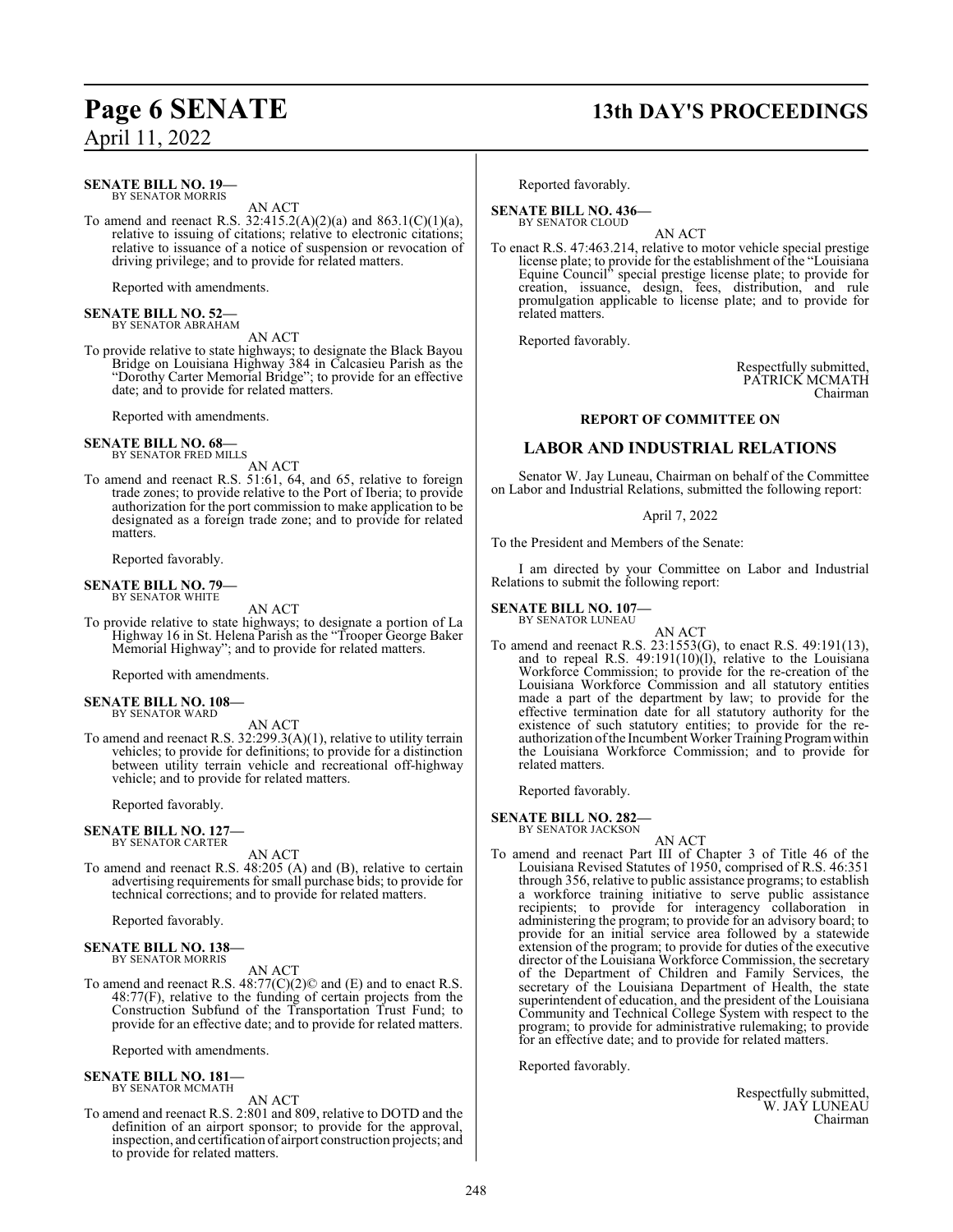# **13th DAY'S PROCEEDINGS Page 7 SENATE**

#### **REPORT OF COMMITTEE ON**

#### **LOCAL AND MUNICIPAL AFFAIRS**

Senator Karen Carter Peterson, Chairman on behalf of the Committee on Local and Municipal Affairs, submitted the following report:

#### April 7, 2022

To the President and Members of the Senate:

I am directed by your Committee on Local and Municipal Affairs to submit the following report:

#### **SENATE BILL NO. 397—** BY SENATOR CONNICK

AN ACT

To enact R.S. 33:2569, relative to the position of assistant police chief for the city of Westwego; to provide relative to seniority; to provide regarding demotion from the position; to provide relative to corrective and disciplinary actions; and to provide for related matters.

Reported favorably.

#### **SENATE BILL NO. 401—** BY SENATOR MCMATH

AN ACT

To amend and reenact R.S. 33:1236(55)(a), relative to the powers of parish governing authorities; to provide for certain fees in St. Tammany and Washington parishes; and to provide for related matters.

Reported with amendments.

## **SENATE BILL NO. 459—** BY SENATOR HARRIS

AN ACT

To amend and reenact R.S.  $33:9075(F)(1)(d)$ , relative to the Lake Oaks Subdivision Improvement District; to provide relative to increasing the maximum amount of the parcel fee; and to provide for related matters.

Reported favorably.

#### **SENATE BILL NO. 475—** BY SENATOR BARROW

AN ACT

To enact R.S. 33:9038.74, relative to cooperative and economic development in East Baton Rouge Parish; to create the Baker Main Street Economic Development District as a special taxing and tax increment financing district in East Baton Rouge Parish; to provide for the boundaries of the district; to provide for the governance of the district; to provide for the authority, powers, duties, and functions of the governing body; to provide for the levy and collection of taxes within the district; to authorize the district to issue and sell bonds; to authorize the district to engage in tax increment financing; to provide for an effective date; and to provide for related matters.

Reported favorably.

#### **SENATE BILL NO. 480—** BY SENATORS BOUDREAUX AND CORTEZ

AN ACT

To amend and reenact the introductory paragraph of R.S. 34:291(B)(1) and 292(B)(1), to enact R.S. 34:291(B)(3) and  $292(B)(1)(e)$  and (g), and to repeal R.S. 34:291.1 and 295, relative to the Lafayette Economic Development Authority; to provide for oversight responsibility; to remove certain responsibilities for examinations and investigations; to provide

for board appointment; to provide for transition; to provide for an effective date; and to provide for related matters.

Reported with amendments.

#### **SENATE BILL NO. 485—**

BY SENATORS PETERSON AND BOUIE AN ACT

To amend and reenact R.S. 33:9091.25(B) and (D), relative to Orleans Parish; to provide relative to the Delachaise Security and Improvement District; to provide relative to the boundaries and governance of the district; and to provide for related matters.

Reported favorably.

Respectfully submitted, KAREN CARTER PETERSON Chairman

#### **REPORT OF COMMITTEE ON**

#### **EDUCATION**

Senator Cleo Fields, Chairman on behalf of the Committee on Education, submitted the following report:

#### April 7, 2022

To the President and Members of the Senate:

I am directed by your Committee on Education to submit the following report:

#### **SENATE BILL NO. 44—** BY SENATOR MIZELL

AN ACT

To enact Chapter 7-A of Title 4 of the Louisiana Revised Statutes of 1950, to be comprised of R.S. 4:441 through 446, relative to athletic activities; to require that schools designate intercollegiate, interscholastic, or intramural athletic teams according to the biological sex of the team members; to provide that teams designated for females are not open to participation by biological males; to provide immunity protections for schools from certain adverse actions; to provide for causes of action; to provide for legislative findings; to provide for definitions; to provide for remedies; and to provide for related matters.

Reported with amendments.

**SENATE BILL NO. 57—**

BY SENATOR MCMATH AN ACT

To amend and reenact R.S. 17:497, relative to the compensation of school bus operators who transport public school students; to provide changes to the method by which compensation is calculated; to require compensation for certain purchases made by school bus operators; to provide for an effective date; and to provide for related matters.

Reported with amendments.

**SENATE BILL NO. 94—** BY SENATOR JACKSON

AN ACT

To amend and reenact R.S.  $17:81(Y)(1)$  and (3) and to enact R.S. 17:7(16), relative to instruction and posting of information in public schools regarding child assault awareness and prevention; to provide for responsibilities of the State Board of Elementary and Secondary Education and local public school governing authorities; and to provide for related matters.

Reported favorably.

# April 11, 2022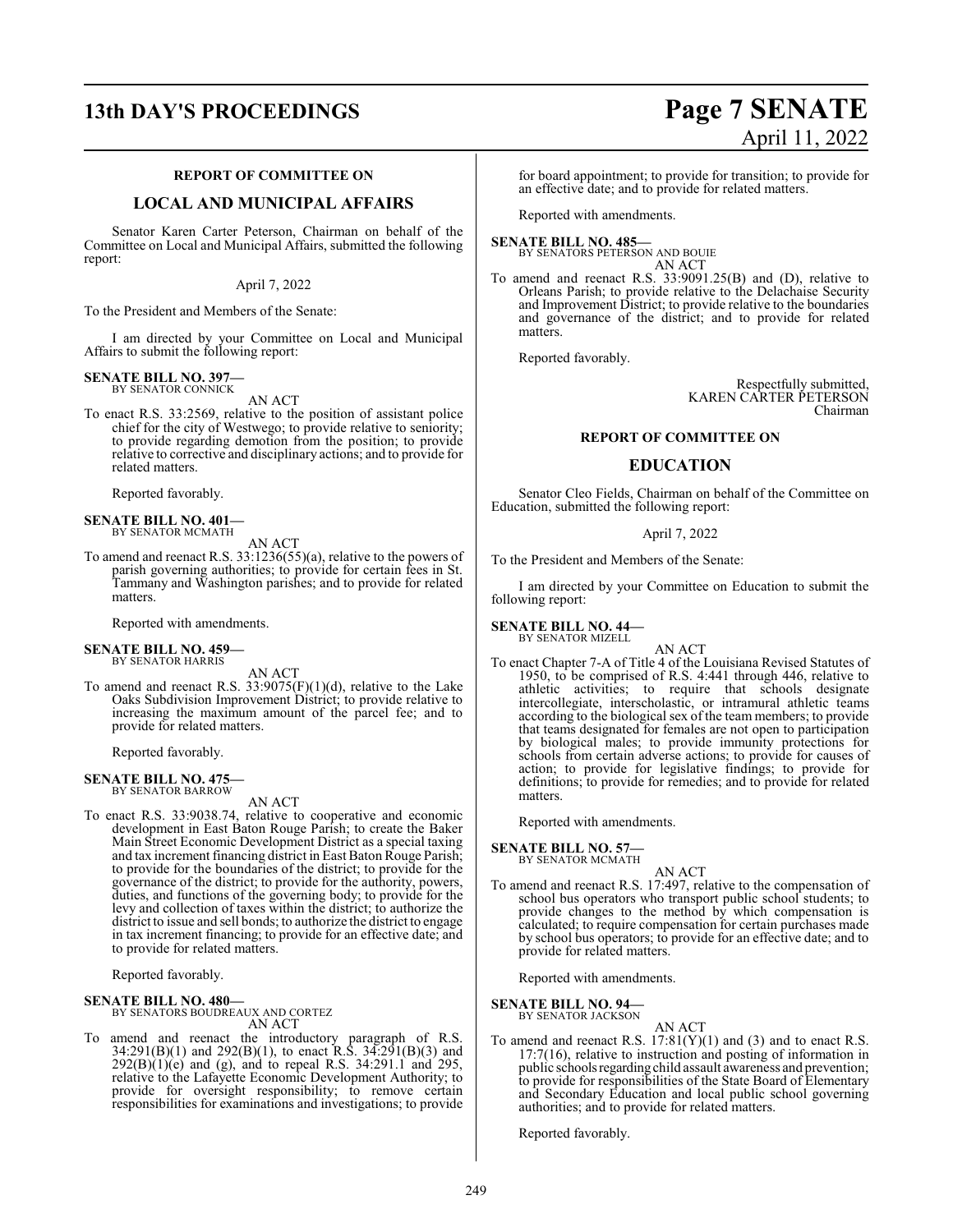## **Page 8 SENATE 13th DAY'S PROCEEDINGS**

#### **SENATE BILL NO. 177—** BY SENATOR FIELDS

AN ACT

To amend and reenact R.S. 17:151.3(C)(1), relative to kindergarten attendance; to provide clarification relative to students entering first grade during the 2022-2023 school year; and to provide for related matters.

Reported favorably.

## **SENATE BILL NO. 189—** BY SENATOR WHITE

AN ACT

To amend and reenact R.S. 17:66(A)(2), relative to the jurisdiction of the Central Community School System; to provide with respect to the boundaries of the school system; to provide for current students who reside in the area; and to provide for related matters.

Reported favorably.

#### **SENATE BILL NO. 236—** BY SENATOR JACKSON

AN ACT

To amend and reenact R.S. 17:195(A)(2), relative to school nutrition programs; to provide relative to payments for school meals; to provide for reimbursement for costs of certain school meals; and to provide for related matters.

Reported favorably.

#### **SENATE BILL NO. 250—**

BY SENATOR CONNICK AND REPRESENTATIVE STEFANSKI AN ACT

To amend and reenact R.S. 17:3703, relative to intercollegiate athletics; to provide for the responsibilities of postsecondary education institutions with respect to intercollegiate athletes' compensation; to provide for an effective date; and to provide for related matters.

Reported with amendments.

#### **SENATE BILL NO. 407—** BY SENATOR BOUIE

AN ACT

To enact R.S. 17:436.1(N), relative to the administration of medication at public schools; to require public school governing authorities to adopt a policy requiring the storage of autoinjectable epinephrine in certain classrooms; to provide for teachers in those classrooms be provided certain information; to provide for notification of the policy; and to provide for related matters.

Reported favorably.

Respectfully submitted, CLEO FIELDS Chairman

#### **REPORT OF COMMITTEE ON**

#### **NATURAL RESOURCES**

Senator Bob Hensgens, Chairman on behalf of the Committee on Natural Resources, submitted the following report:

#### April 7, 2022

To the President and Members of the Senate:

I am directed by your Committee on Natural Resources to submit the following report:

**SENATE CONCURRENT RESOLUTION NO. 12—**<br>BY SENATORS HEWITT, ALLAIN, FESI AND HENSGENS AND REPRESENTATIVES COUSSAN AND DEVILLIER A CONCURRENT RESOLUTION

To urge and request the President of the United States and the Congress of the United States to take any action necessary to halt federal actions resulting in the delay or cancellation of offshore oil and natural gas lease sales and the United States Department of Interior to expedite actions necessary to comply with a court order to resolve lease sales, finalize a new five-year plan for oil and gas leasing on the Outer Continental Shelf, and focus efforts on lease sales in the Gulf of Mexico.

Reported favorably.

#### **SENATE BILL NO. 123—**

BY SENATOR ABRAHAM

AN ACT To authorize the use of certain state property in Cameron Parish for seafood research; to provide relative to protecting the state's natural resources; to provide relative to the use of certain waters for oyster farming research; to provide relative to the specification of the boundaries and size of the areas in which the research will be conducted; and to provide for related matters.

Reported favorably.

#### **SENATE BILL NO. 399—** BY SENATOR FIELDS

AN ACT To authorize and provide for the transfer of certain state property; to authorize the transfer of certain state property in East Baton Rouge Parish; to provide for the property description; to provide for reservation of mineral rights; to provide terms and conditions; to provide an effective date; and to provide for related matters.

Reported with amendments.

#### **SENATE BILL NO. 422—** BY SENATOR CORTEZ

AN ACT

To authorize and provide for the transfer of certain state property; to authorize the transfer of certain state property in Lafayette Parish; to provide for the property description; to provide for reservation of mineral rights; to provide terms and conditions; to provide an effective date; and to provide for related matters.

Reported favorably.

**SENATE BILL NO. 456—**

BY SENATOR ALLAIN AN ACT

To amend and reenact the introductory paragraph ofR.S. 30:1154(A) and  $1154(A)(6)$ , to enact R.S.  $30:115\overline{4(A)}(9)$ , relative to solar energy; to provide for solar power generation facilities; to provide for financial security; to provide for site closure estimates; and to provide for related matters.

Reported with amendments.

Respectfully submitted, BOB HENSGENS Chairman

#### **REPORT OF COMMITTEE ON**

#### **FINANCE**

Senator Mack A. "Bodi" White Jr., Chairman on behalf of the Committee on Finance, submitted the following report:

#### April 11, 2022

To the President and Members of the Senate: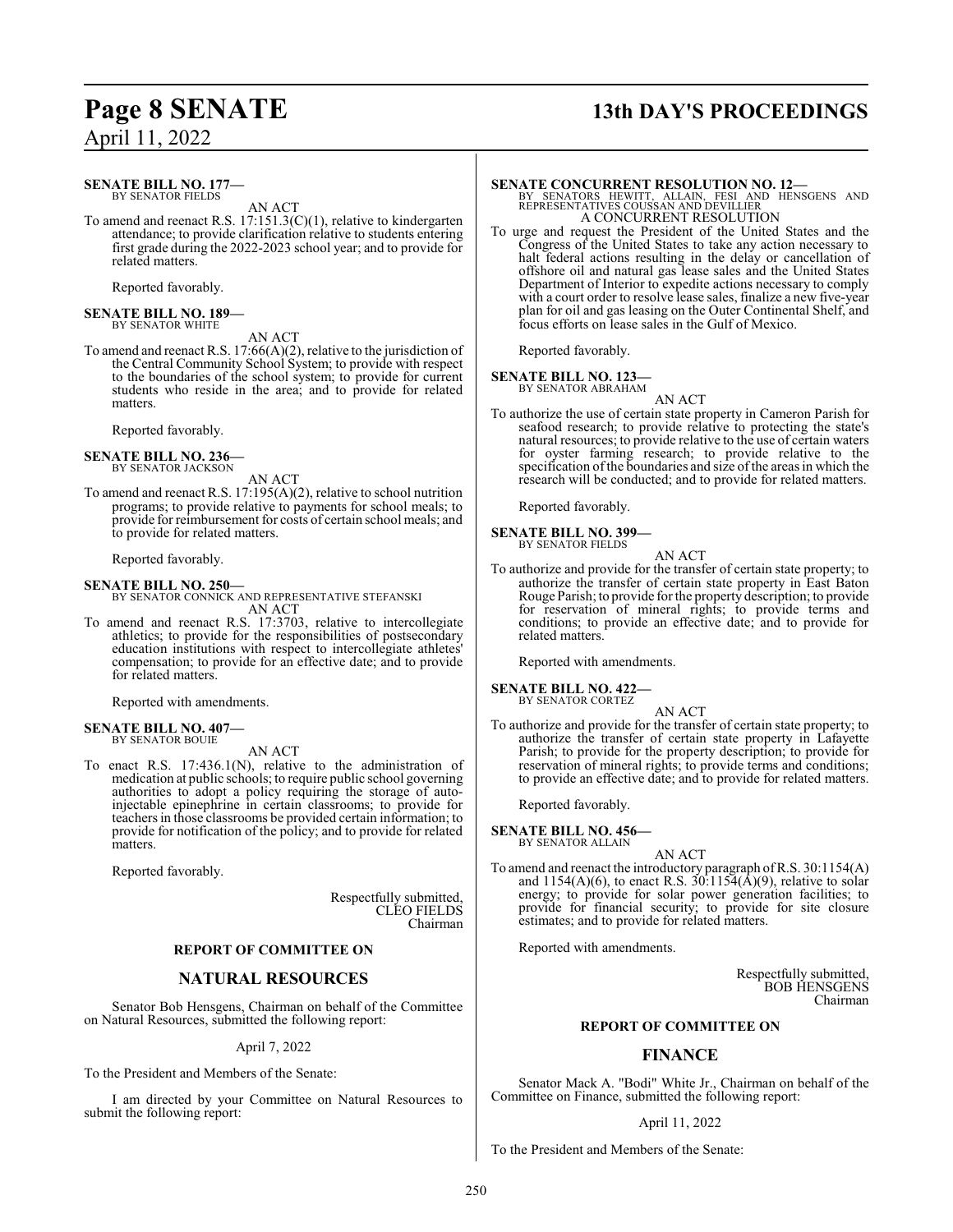## **13th DAY'S PROCEEDINGS Page 9 SENATE**

I am directed by your Committee on Finance to submit the following report:

#### **SENATE BILL NO. 5—**

BY SENATOR PRICE AND REPRESENTATIVE LARVADAIN AN ACT

To enact R.S. 11:542.3, relative to the Louisiana State Employees' Retirement System; to provide with respect to a nonrecurring lump-sum supplemental payment to certain retirees and beneficiaries; to provide relative to eligibility for and calculation ofsuch payment; to provide for an effective date; and to provide for related matters.

Reported with amendments.

**SENATE BILL NO. 48—** BY SENATOR REESE AND REPRESENTATIVE ZERINGUE AN ACT

To amend and reenact R.S. 39:100.56(D), (E), the introductory paragraph of  $(H)$ , and  $(I)$  and to repeal R.S. 39:100.56 $(G)(5)$ , (O), and (P), relative to the Water Sector Program; to provide relative to application period dates; to require the division of administration to post certain documents; to require the division of administration to conduct outreach efforts; to repeal provisions relative to capital outlay; to provide for an effective date; and to provide for related matters.

Reported with amendments.

#### **SENATE BILL NO. 51—**

BY SENATOR MIZELL

AN ACT

To amend and reenact R.S. 13:721 and 722, relative to the Twenty-Second Judicial District Court; to provide for an additional commissioner for the Twenty-Second Judicial District Court; to authorize commissioners to preside over cases involving domestic violence; to authorize commissioners to preside over civil cases; to provide for the residency requirements of the commissioners; to provide for the salary of commissioners; to provide for the duties and powers of the commissioners; to provide for temporary orders and recommendations for final judgments; to provide for procedure and delays to request a hearing before a district court judge to traverse the recommendations of the commissioner; to reaffirm the jurisdiction and authority of the district judges to accept, reject, or modify the findings or recommendations of the commissioners; to provide for appeals; and to provide for related matters.

Reported with amendments.

#### **SENATE BILL NO. 69—** BY SENATOR CONNICK

AN ACT To amend and reenact R.S. 46:1806(A)(1), 1842(3)(c), and (15)(c) and (d), 1843, and 1844(H),  $(K)(1)(a)$ , and  $(T)(1)$  and  $(3)$ , and to enact R.S.  $46:1842(3)(d)$  through (h) and  $(15)(e)$  through (h), relative to crime victim protections; to provide relative to broadening rights for victims of crimes and designated family members; and to provide for related matters.

Reported favorably.

#### **SENATE BILL NO. 259—** BY SENATOR HEWITT

AN ACT

To enact Chapter 21 of Title 49 of the Revised Statutes of 1950, to be comprised of R.S. 49:1401-1403, relative to certain public benefit programs; to require annual reports from state agencies administering federal and state social services and financial assistance programs; to enhance program integrity; to eliminate fraud, waste, and abuse of federal and state resources; and to provide for related matters.

Reported favorably.

# April 11, 2022

Respectfully submitted, MACK A. "BODI" WHITE JR. Chairman

#### **REPORT OF COMMITTEE ON**

#### **RETIREMENT**

Senator Edward J. "Ed" Price, Chairman on behalf of the Committee on Retirement, submitted the following report:

#### April 11, 2022

To the President and Members of the Senate:

I am directed by your Committee on Retirement to submit the following report:

**SENATE BILL NO. 434—** BY SENATOR FIELDS

AN ACT

To amend and reenact R.S.  $11:710(F)(1)$  and  $(G)$  and the introductory paragraph of R.S. 11:710.1(A) and to enact R.S.  $11:710(H)$  and  $710.1(F)$ , relative to critical teacher shortages; to provide for employment of retirees of the Teachers' Retirement System of Louisiana; to allow a retiree to return to work without suspension or reduction of benefit in certain circumstances; to provide for application; to provide for determinations and reporting; to provide for an effective date; and to provide for related matters.

Reported with amendments.

Respectfully submitted, EDWARD J. "ED" PRICE Chairman

### **Bagneris Rule**

Senator Mizell moved to invoke the rule to temporarily pass over controversial Senate Bills on Third Reading and Final Passage with the intention of taking them up later, in their regular order.

Without objection, so ordered.

#### **Senate Bills and Joint Resolutions on Third Reading and Final Passage**

**SENATE BILL NO. 244—** BY SENATOR ALLAIN

AN ACT

To enact R.S. 47:337.14.1, relative to reporting requirements for certain local tax collectors; to require the legislative auditor and the Louisiana Uniform Local Sales Tax Board to develop uniform reporting schedules for collectors compensated on the basis of cost of collection; to provide for minimum reporting requirements; to provide for the due date of required reports; and to provide for related matters.

The bill was read by title. Senator Allain moved the final passage of the bill.

#### **ROLL CALL**

The roll was called with the following result:

#### YEAS

| Mr. President | Harris   | Peacock       |
|---------------|----------|---------------|
| Abraham       | Hensgens | Pope<br>Price |
| Allain        | Hewitt   |               |
| Bernard       | Jackson  | Reese         |
| Boudreaux     | Lambert  | Smith         |
| Bouie         | Luneau   | Stine         |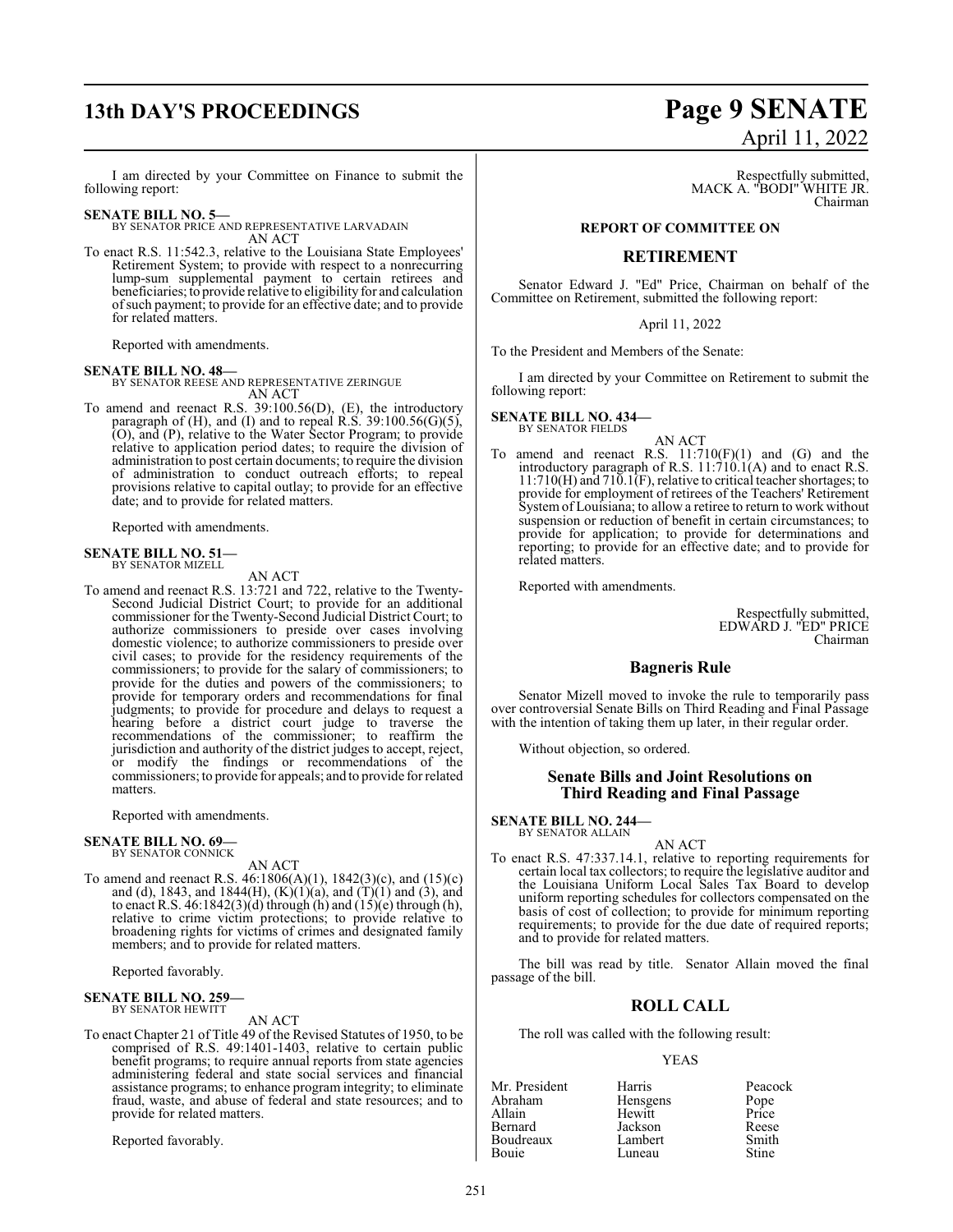| Carter     | McMath      | Talbot |
|------------|-------------|--------|
| Cathey     | Milligan    | Tarver |
| Connick    | Mills, F.   | Ward   |
| Fesi       | Mills, R.   | White  |
| Fields     | Mizell      | Womack |
| Foil       | Morris      |        |
| Total - 35 |             |        |
|            | <b>NAYS</b> |        |
| Total $-0$ |             |        |
|            | ABSENT      |        |
|            |             |        |

Barrow Cloud Henry Total - 3

The Chair declared the bill was passed and ordered it sent to the House. Senator Allain moved to reconsider the vote by which the bill was passed and laid the motion on the table.

**SENATE BILL NO. 315—** BY SENATOR WOMACK

AN ACT

To amend and reenact R.S.  $40:967(B)(4)$  and to enact R.S.  $40:967(F)$ and 1024.1, relative to fentanyl; to provide for enhanced criminal penalties for certain acts involving fentanyl; to provide for the possession or sale of fentanyl testing equipment; and to provide for related matters.

#### **Floor Amendments**

Senator Womack proposed the following amendments.

#### **SENATE FLOOR AMENDMENTS**

Amendments proposed by Senator Womack to Engrossed Senate Bill No. 315 by Senator Womack

AMENDMENT NO. 1

On page 1, line 2, after "to enact" insert "R.S. 14:2(B)(8) and"

AMENDMENT NO. 2

On page 2, between lines 6 and 7, insert the following:

"**(c) If the offender unlawfully distributes or dispenses fentanyl or a mixture or substance containing a detectable amount of fentanyl or its analogues, or carfentanil or a mixture or substance containing a detectable amount of carfentanil or its analogues, which is the direct cause of serious bodily injury, as defined in R.S. 14:2(C), to the person who ingested or consumed the substance, the offense shall be classified as a crime of violence and the offender may be subject to the following enhanced penalties:**

**(i) An additional five years at hard labor may be added to the term of imprisonment imposed by the court pursuant to Paragraph (B)(4) of this Section. However, the total sentence imposed, including the enhancement, shall not exceed forty-five years.**

**(ii) An additional fine of not more than fifty thousand dollars, or an additional fine in the amount of the full street value of the controlled or counterfeit substance or controlled substances analogue, whichever is greater. However, the total fine imposed, including the enhancement, shall not exceed one hundred thousand dollars.**"

#### AMENDMENT NO. 3

On page 2, line 10, after "**substance**," insert "**in addition to the penalties provided in Paragraph (B)(4) of this Section,**"

#### AMENDMENT NO. 4

On page 2, delete lines 11 through 18 and insert the following: "**(1) An additional five years at hard labor may be added to the term of imprisonment imposed by the court pursuant to Paragraph (B)(4) of this Section. However, the total sentence imposed, including the enhancement, shall not exceed forty-five years.**

## **Page 10 SENATE 13th DAY'S PROCEEDINGS**

**(2) An additional fine of not more than fifty thousand dollars, or an additional fine in the amount of the full street value of the controlled or counterfeit substance or controlled substances analogue, whichever is greater. However, the total fine imposed, including the enhancement, shall not exceed one hundred thousand dollars.**"

#### AMENDMENT NO. 5

On page 2, after line 25, insert the following:

"Section 2. R.S. 14:2(B)(8) is hereby enacted to read as follows: §2. Definitions

\* \* \* B. In this Code, "crime of violence" means an offense that has, as an element, the use, attempted use, or threatened use of physical force against the person or property of another, and that, by its very nature, involves a substantial risk that physical force against the person or property of another may be used in the course of committing the offense or an offense that involves the possession or use of a dangerous weapon. The following enumerated offenses and attempts to commit any of them are included as "crimes of violence": \* \* \*

#### (8) **Distribution of fentanyl or carfentanil punishable under R.S. 40:967(B)(4)(c).** \* \* \*"

On motion of Senator Womack, the amendments were adopted.

The bill was read by title. Senator Womack moved the final passage of the amended bill.

#### **ROLL CALL**

The roll was called with the following result:

#### YEAS

| Mr. President | Harris        | Peacock       |
|---------------|---------------|---------------|
| Abraham       | Hensgens      | Pope<br>Price |
| Allain        | Hewitt        |               |
| Bernard       | Jackson       | Reese         |
| Boudreaux     | Lambert       | Smith         |
| Bouie         | Luneau        | Stine         |
| Carter        | McMath        | Talbot        |
| Cathey        | Milligan      | Tarver        |
| Connick       | Mills, F.     | Ward          |
| Fesi          | Mills, R.     | White         |
| Fields        | Mizell        | Womack        |
| Foil          | Morris        |               |
| Total - 35    |               |               |
|               | <b>NAYS</b>   |               |
| Total - 0     | <b>ABSENT</b> |               |
|               |               |               |

Barrow Cloud Henry Total - 3

The Chair declared the amended bill was passed, ordered reengrossed and sent to the House. Senator Womack moved to reconsider the vote by which the bill was passed and laid the motion on the table.

**SENATE BILL NO. 318—** BY SENATOR FOIL

#### AN ACT

To enact Chapter 62 of Title 51 of the Louisiana Revised Statues of 1950, to be comprised of R.S. 51:3221, relative to advertising; to provide for the advertisement, promotion, and conduction of live musical performances in a deceptive manner; to provide for injunctions; to provide for penalties; to provide for terms, conditions, and procedures; and to provide for related matters.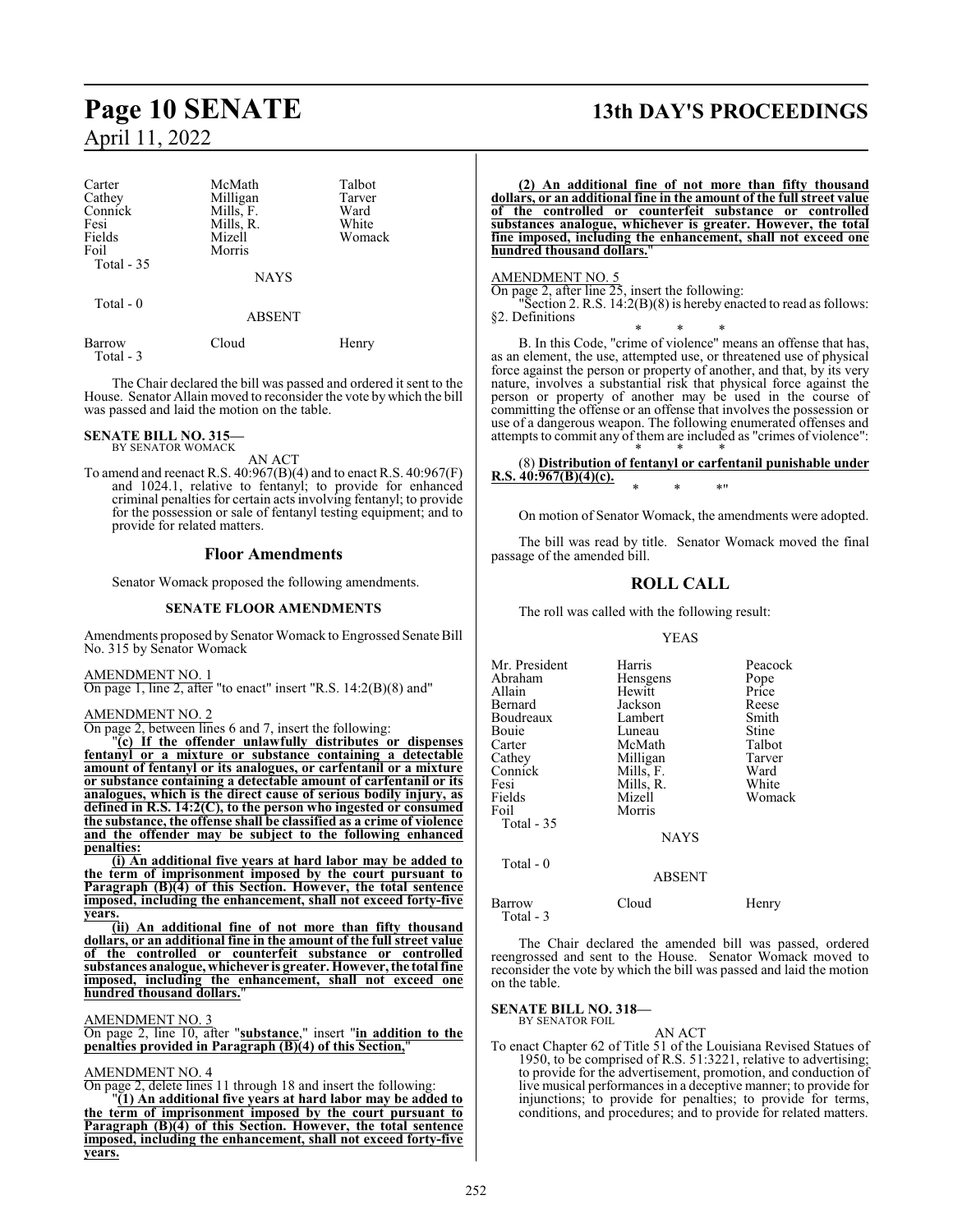## **13th DAY'S PROCEEDINGS Page 11 SENATE**

#### **Floor Amendments**

Senator Foil proposed the following amendments.

#### **SENATE FLOOR AMENDMENTS**

Amendments proposed by Senator Foil to Engrossed Senate Bill No. 318 by Senator Foil

#### AMENDMENT NO. 1

On page 2, line 10, after "**shall**" insert "**knowingly**"

#### AMENDMENT NO. 2

On page 3, after line 21, add the following:

"**G. This Section shall not apply to a legislatively created tourist commission, convention facility, or destination marketing organization.**"

On motion of Senator Foil, the amendments were adopted.

The bill was read by title. Senator Foil moved the final passage of the amended bill.

#### **ROLL CALL**

The roll was called with the following result:

#### YEAS

| Mr. President | Harris      | Peacock |
|---------------|-------------|---------|
| Abraham       | Hensgens    | Pope    |
| Allain        | Hewitt      | Price   |
| Bernard       | Jackson     | Reese   |
| Boudreaux     | Lambert     | Smith   |
| Bouie         | Luneau      | Stine   |
| Carter        | McMath      | Talbot  |
| Cathey        | Milligan    | Tarver  |
| Connick       | Mills, F.   | Ward    |
| Fesi          | Mills, R.   | White   |
| Fields        | Mizell      | Womack  |
| Foil          | Morris      |         |
| Total - 35    |             |         |
|               | <b>NAYS</b> |         |
| Total - 0     |             |         |
|               | ABSENT      |         |

| Barrow    | Cloud | Henry |
|-----------|-------|-------|
| Total - 3 |       |       |

The Chair declared the amended bill was passed, ordered reengrossed and sent to the House. Senator Foil moved to reconsider the vote by which the bill was passed and laid the motion on the table.

#### **SENATE BILL NO. 396—** BY SENATOR MORRIS

#### AN ACT

To amend and reenact Code of Criminal Procedure Art. 331(A)(1), relative to bail; to provide relative to bail obligations after a conviction; to provide relative to the rights of the district attorney; to provide relative to the obligations owed at the time of conviction; to provide relative to a judgment of bond forfeiture; and to provide for related matters.

The bill was read by title. Senator Morris moved the final passage of the bill.

#### **ROLL CALL**

The roll was called with the following result:

# April 11, 2022

YEAS Mr. President Harris Pope<br>Abraham Hensgens Price Abraham Hensgens Price<br>Allain Hewitt Reese Allain Hewitt Reese Lambert Smith<br>
Luneau Stine Boudreaux Luneau Stine<br>
Bouie McMath Talbot Bouie McMath Talbot<br>Carter Milligan Tarver Carter Milligan Tarver<br>Cathey Mills, F. Ward Cathey Mills, F. Ward<br>Connick Mills, R. White Connick Mills, R.<br>Fesi Mizell Fesi Mizell Womack Fields Morris<br>Foil Peacoc Peacock Total - 34 **NAYS**  Total - 0 ABSENT Barrow Henry<br>Cloud Jackso Jackson Total - 4

The Chair declared the bill was passed and ordered it sent to the House. Senator Morris moved to reconsider the vote by which the bill was passed and laid the motion on the table.

#### **SENATE BILL NO. 32—**

BY SENATORS FRED MILLS AND CLOUD

AN ACT To amend and reenact R.S. 22:1856(B) and 1856.1(A), the introductory paragraph of 1856.1(B), 1856.1(B)(2)(a), (3)(a), and  $(4)(a)$ ,  $(E)(5)$ , and  $(G)$ , and to enact R.S. 22:1856.1(H) and 1856.2, relative to pharmacy audits; to provide for the time limit for pharmacy audits; to provide for the prescriptions audited; to provide for compensation of auditors; to require an attestation prior to an audit; and to provide for related matters.

The bill was read by title. Senator Fred Mills moved the final passage of the bill.

#### **ROLL CALL**

The roll was called with the following result:

#### YEAS

| Mr. President<br>Abraham | Harris<br>Hensgens | Peacock<br>Pope |
|--------------------------|--------------------|-----------------|
| Allain                   | Hewitt             | Price           |
| Bernard                  | Jackson            | Reese           |
| Boudreaux                | Lambert            | Smith           |
| Bouie                    | Luneau             | Stine           |
| Carter                   | McMath             | Talbot          |
| Cathey                   | Milligan           | Tarver          |
| Connick                  | Mills, F.          | Ward            |
| Fesi                     | Mills, R.          | White           |
| Fields                   | Mizell             | Womack          |
| Foil                     | Morris             |                 |
| Total $-35$              |                    |                 |
|                          | <b>NAYS</b>        |                 |
| Total - 0                |                    |                 |
|                          | <b>ABSENT</b>      |                 |
| Barrow<br>Total - 3      | Cloud              | Henry           |

The Chair declared the bill was passed and ordered it sent to the House. Senator Fred Mills moved to reconsider the vote by which the bill was passed and laid the motion on the table.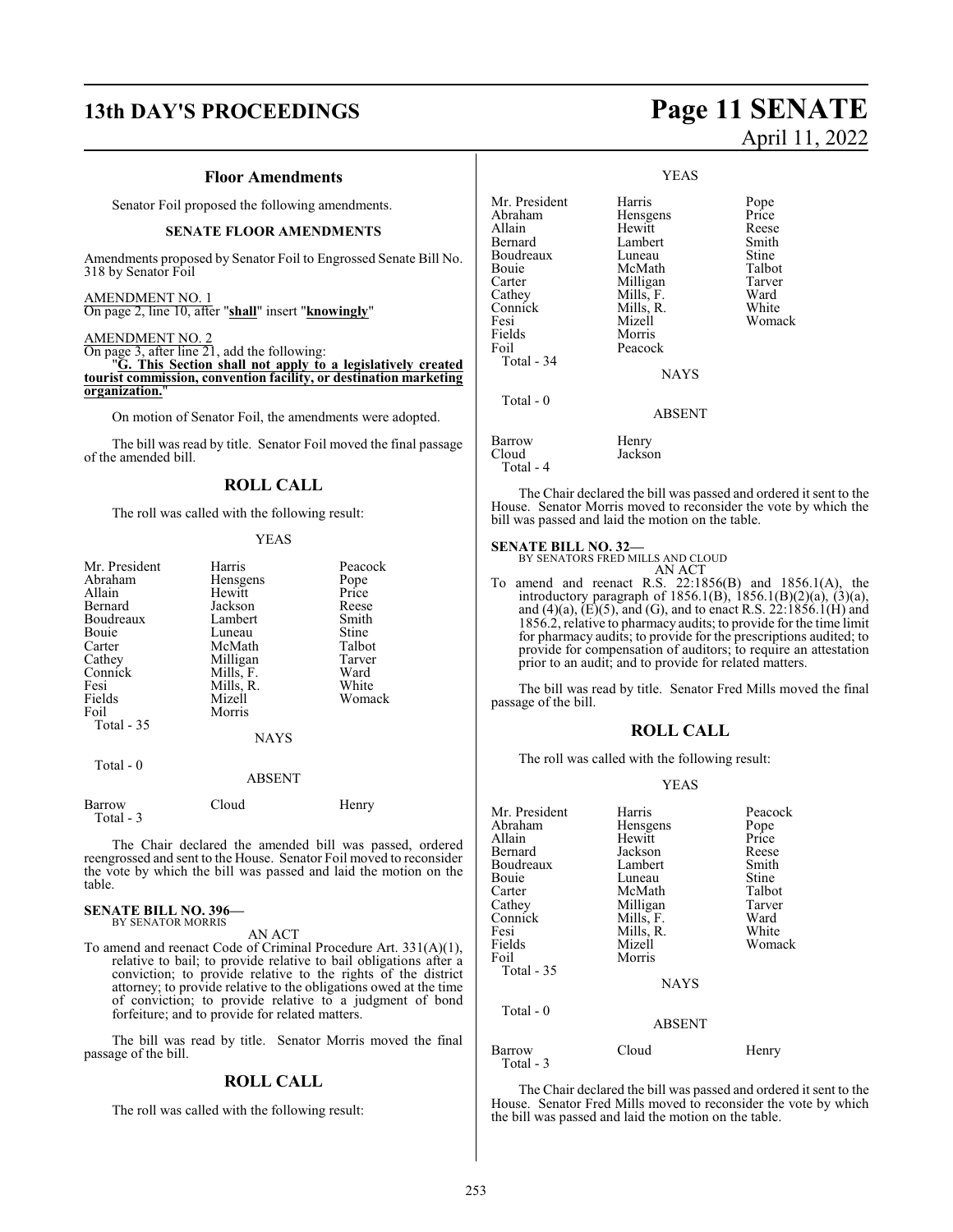**SENATE BILL NO. 34—**<br>BY SENATOR FRED MILLS AND REPRESENTATIVES BUTLER,<br>CHARLES OWEN AND BAGLEY AN ACT

To amend and reenact R.S. 37:1270.1(F), 1314(G), 1357.1(B), 1360(5), 1360.63(E), 1360.102(F), 2864(D), and 3356(E) and to enact R.S. 37:629, 1164(39)(c), 1270(D), 1340(7), 3015, 3303(E), and 3434 and R.S. 42:17.2, relative to meetings of statewide advisory committees of the Louisiana State Board of Medical Examiners; to authorize certain meetings to be conducted electronically; to provide for public notice and participation requirements; and to provide for related matters.

The bill was read by title. Senator Fred Mills moved the final passage of the bill.

### **ROLL CALL**

The roll was called with the following result:

#### YEAS

| Mr. President | Harris      | Peacock |
|---------------|-------------|---------|
| Abraham       | Hensgens    | Pope    |
| Allain        | Hewitt      | Price   |
| Bernard       | Jackson     | Reese   |
| Boudreaux     | Lambert     | Smith   |
| Bouie         | Luneau      | Stine   |
| Carter        | McMath      | Talbot  |
| Cathey        | Milligan    | Tarver  |
| Connick       | Mills, F.   | Ward    |
| Fesi          | Mills, R.   | White   |
| Fields        | Mizell      | Womack  |
| Foil          | Morris      |         |
| Total $-35$   |             |         |
|               | <b>NAYS</b> |         |
| Total - 0     |             |         |
|               | ABSENT      |         |

Barrow Cloud Henry

The Chair declared the bill was passed and ordered it sent to the House. Senator Fred Mills moved to reconsider the vote by which the bill was passed and laid the motion on the table.

#### **SENATE BILL NO. 35—** BY SENATOR FRED MILLS

Total - 3

AN ACT

To enact R.S. 49:149.34, relative to the names of state buildings; to name the Carl W. Aron Building; to provide for an effective date; and to provide for related matters.

The bill was read by title. Senator Fred Mills moved the final passage of the bill.

#### **ROLL CALL**

The roll was called with the following result:

#### YEAS

| Mr. President | Harris    | Peacock       |
|---------------|-----------|---------------|
| Abraham       | Hensgens  | Pope<br>Price |
| Allain        | Hewitt    |               |
| Bernard       | Jackson   | Reese         |
| Boudreaux     | Lambert   | Smith         |
| Bouie         | Luneau    | <b>Stine</b>  |
| Carter        | McMath    | Talbot        |
| Cathey        | Milligan  | Tarver        |
| Connick       | Mills, F. | Ward          |

## **Page 12 SENATE 13th DAY'S PROCEEDINGS**

| Fesi<br>Fields<br>Foil | Mills, R.<br>Mizell<br>Morris | White<br>Womack |
|------------------------|-------------------------------|-----------------|
| Total - 35             | <b>NAYS</b>                   |                 |
| Total $-0$             | <b>ABSENT</b>                 |                 |
| Barrow<br>Total - 3    | Cloud                         | Henry           |

The Chair declared the bill was passed and ordered it sent to the House. Senator Fred Mills moved to reconsider the vote by which the bill was passed and laid the motion on the table.

#### **SENATE BILL NO. 40—**

BY SENATORS MCMATH, BARROW, LUNEAU AND MIZELL AN ACT

To enact R.S. 46:286.2, relative to protections for foster children; to provide for special identification cards for children in foster care; to provide for an effective date; and to provide for related matters.

The bill was read by title. Senator McMath moved the final passage of the bill.

#### **ROLL CALL**

The roll was called with the following result:

#### YEAS

| Mr. President<br>Abraham<br>Allain<br>Bernard<br>Boudreaux<br>Bouie<br>Carter<br>Cathey<br>Connick<br>Fesi<br>Fields<br>Foil<br>Total - 34<br>Total - 0 | Harris<br>Hensgens<br>Hewitt<br>Jackson<br>Lambert<br>Luneau<br>McMath<br>Milligan<br>Mills, F.<br>Mizell<br>Morris<br>Peacock<br><b>NAYS</b> | Pope<br>Price<br>Reese<br>Smith<br>Stine<br>Talbot<br>Tarver<br>Ward<br>White<br>Womack |
|---------------------------------------------------------------------------------------------------------------------------------------------------------|-----------------------------------------------------------------------------------------------------------------------------------------------|-----------------------------------------------------------------------------------------|
|                                                                                                                                                         | <b>ABSENT</b>                                                                                                                                 |                                                                                         |
| Barrow<br>Cloud<br>Total - 4                                                                                                                            | Henry<br>Mills, R.                                                                                                                            |                                                                                         |

The Chair declared the bill was passed and ordered it sent to the House. Senator McMath moved to reconsider the vote by which the bill was passed and laid the motion on the table.

#### **SENATE BILL NO. 59—**

BY SENATOR FRED MILLS AND REPRESENTATIVE BAGLEY AN ACT

To enact R.S. 46:460.76, relative to claim reviews conducted by Medicaid managed care organizations; to provide for prepayment reviews; to provide for definitions; and to provide for related matters.

The bill was read by title. Senator Fred Mills moved the final passage of the bill.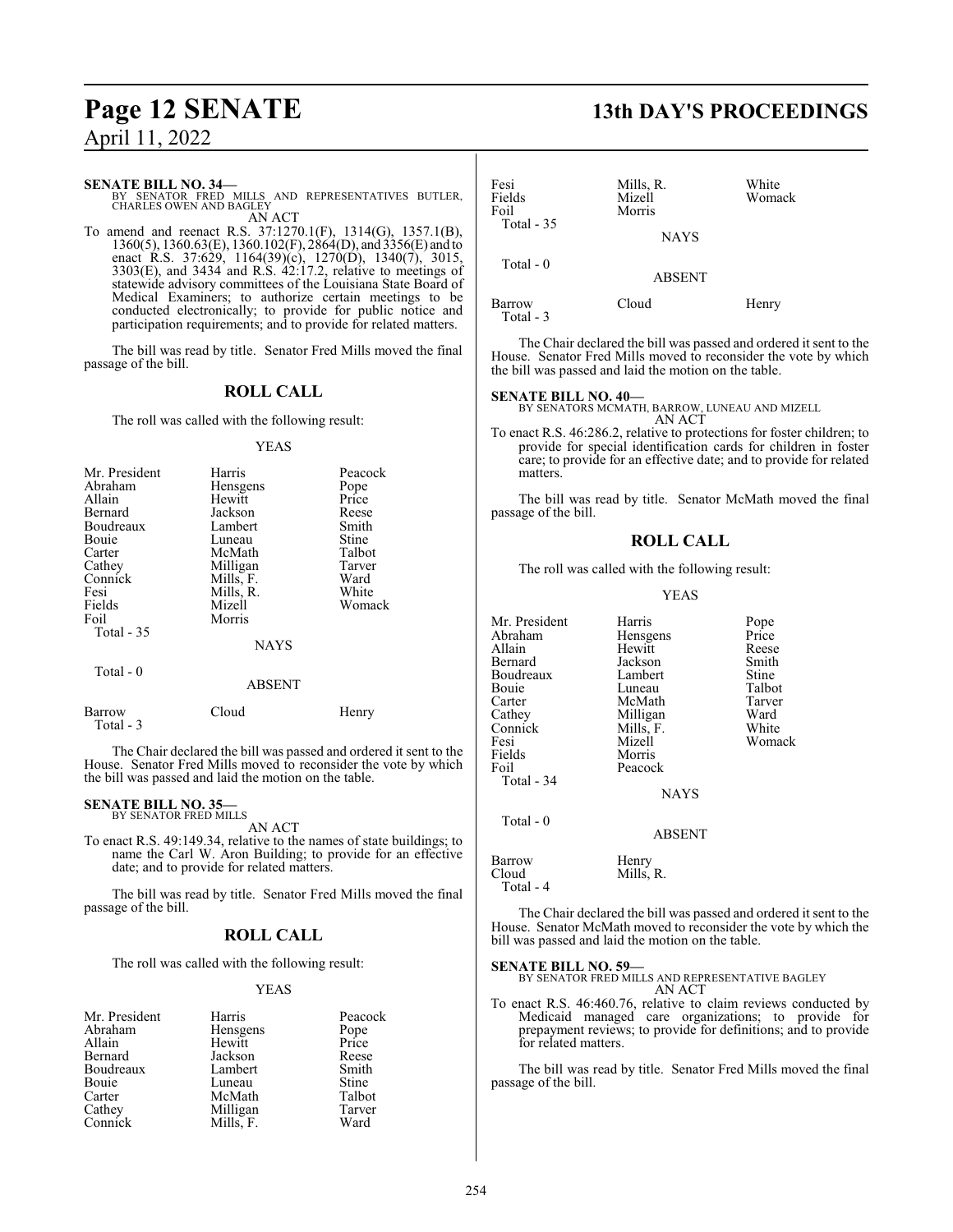## **13th DAY'S PROCEEDINGS Page 13 SENATE**

### **ROLL CALL**

The roll was called with the following result:

#### YEAS

| Mr. President<br>Abraham<br>Allain<br>Bernard<br>Boudreaux<br>Bouie<br>Carter<br>Cathey<br>Connick<br>Fesi<br>Fields<br>Foil<br>Total - 34<br>Total - 0 | Harris<br>Hensgens<br>Hewitt<br>Jackson<br>Lambert<br>Luneau<br>McMath<br>Milligan<br>Mills, F.<br>Mizell<br>Morris<br>Peacock<br><b>NAYS</b> | Pope<br>Price<br>Reese<br>Smith<br>Stine<br>Talbot<br>Tarver<br>Ward<br>White<br>Womack |
|---------------------------------------------------------------------------------------------------------------------------------------------------------|-----------------------------------------------------------------------------------------------------------------------------------------------|-----------------------------------------------------------------------------------------|
|                                                                                                                                                         | <b>ABSENT</b>                                                                                                                                 |                                                                                         |
| Barrow<br>Cloud                                                                                                                                         | Henry<br>Mills. R                                                                                                                             |                                                                                         |

The Chair declared the bill was passed and ordered it sent to the House. Senator Fred Mills moved to reconsider the vote by which the bill was passed and laid the motion on the table.

#### **SENATE BILL NO. 67—** BY SENATOR FRED MILLS

Total - 4

AN ACT

To amend and reenact R.S. 49:951(9), 953, the introductory paragraph of  $953.1(A)(1)$ ,  $953.1(A)(5)$ , and (C),  $954(A)$  and  $(B)(\overline{2})$ , 954.1(A), 955(B), (C), (E), and (F), 959(A), 960(B), 964(A)(1), (F), and (G), 964.1(C), 966(A), 967, the introductory paragraph of 968(B), 968(B)(24)(b), (C)(2) and (4), (D)(1)(a), and the introductory paragraph of  $(D)(1)(b)$ ,  $(D)(1)(b)(i)$ , and  $(c)$ and (3),  $(E)(1)(a)$ , the introductory paragraph of  $968(F)(1)$ ,  $(G)$ , (H), (J), and (K)(2), 969(A), 970(A), 97 $\overline{1}(A)(1)$  and (3) and (B), 974(B), (C), and (E), 978.1, 978.4(A)(2), 978.5(B) and (C), the introductory paragraph of 978.7, and 978.8(A) and (B), to enact R.S.  $49:953.1$ (G),  $963$ , and  $964$ , and to recodify Chapter 13 of Title 49 of the Louisiana Revised Statutes of 1950 in its entirety, relative to the Administrative Procedure Act; to make technical updates to the Administrative Procedure Act; to provide for public hearings; to provide for publication of executive orders; to provide for judicial review; to direct the Louisiana State Law Institute to redesignate the current provisions of Chapter 13 of Title 49 of the Louisiana Revised Statutes of 1950 into a new format and number scheme, to be comprised of R.S. 49:950 through 978.3, without changing the text of the provisions except as provided herein; to make technical and conforming changes to reflect the format and number scheme provided herein; to direct the Louisiana State Law Institute to change references to segments of law in existing statutes and codes as necessary to reflect the redesignation of such segments as provided herein; and to provide for related matters.

#### **Floor Amendments**

Senator Fred Mills proposed the following amendments.

#### **SENATE FLOOR AMENDMENTS**

Amendments proposed by Senator Fred Mills to Engrossed Senate Bill No. 67 by Senator Fred Mills

#### AMENDMENT NO. 1

On page 29, at the end of line 5, delete "**Paragraph (1) of this**" and insert "**Subsection A of this Section**"

# April 11, 2022

#### AMENDMENT NO. 2

On page 29, at the beginning of line 6, delete "**Subsection**"

AMENDMENT NO. 3 On page 30, line 17, change "R.S. 49:968" to "**R.S. 49:966**"

On motion of Senator Fred Mills, the amendments were adopted.

The bill was read by title. Senator Fred Mills moved the final passage of the amended bill.

#### **ROLL CALL**

The roll was called with the following result:

#### YEAS

| Mr. President<br>Abraham<br>Allain<br>Bernard<br>Boudreaux<br>Bouie<br>Carter<br>Cathey<br>Connick<br>Fesi<br>Fields<br>Foil<br>Total $-35$ | Harris<br>Hensgens<br>Hewitt<br>Jackson<br>Lambert<br>Luneau<br>McMath<br>Milligan<br>Mills, F.<br>Mills, R.<br>Mizell<br>Morris | Peacock<br>Pope<br>Price<br>Reese<br>Smith<br>Stine<br>Talbot<br>Tarver<br>Ward<br>White<br>Womack |
|---------------------------------------------------------------------------------------------------------------------------------------------|----------------------------------------------------------------------------------------------------------------------------------|----------------------------------------------------------------------------------------------------|
|                                                                                                                                             | <b>NAYS</b>                                                                                                                      |                                                                                                    |
| Total - 0                                                                                                                                   | <b>ABSENT</b>                                                                                                                    |                                                                                                    |
| Barrow<br>Total - 3                                                                                                                         | Cloud                                                                                                                            | Henry                                                                                              |

The Chair declared the amended bill was passed, ordered reengrossed and sent to the House. Senator Fred Mills moved to reconsider the vote by which the bill was passed and laid the motion on the table.

## **SENATE BILL NO. 83—** BY SENATOR FRED MILLS

AN ACT

To enact R.S. 46:460.37, relative to Medicaid pharmacy reimbursement; to provide for the Council on Medicaid Pharmacy Reimbursement; to provide for council membership; to provide for meetings; to provide for the duties and powers of the council; and to provide for related matters.

The bill was read by title. Senator Fred Mills moved the final passage of the bill.

#### **ROLL CALL**

The roll was called with the following result:

#### YEAS

| Mr. President | Harris    | Peacock      |
|---------------|-----------|--------------|
| Abraham       | Hensgens  | Pope         |
| Allain        | Hewitt    | Price        |
| Bernard       | Jackson   | Reese        |
| Boudreaux     | Lambert   | Smith        |
| Bouie         | Luneau    | <b>Stine</b> |
| Carter        | McMath    | Talbot       |
| Cathey        | Milligan  | Tarver       |
| Connick       | Mills, F. | Ward         |
| Fesi          | Mills, R. | White        |
|               |           |              |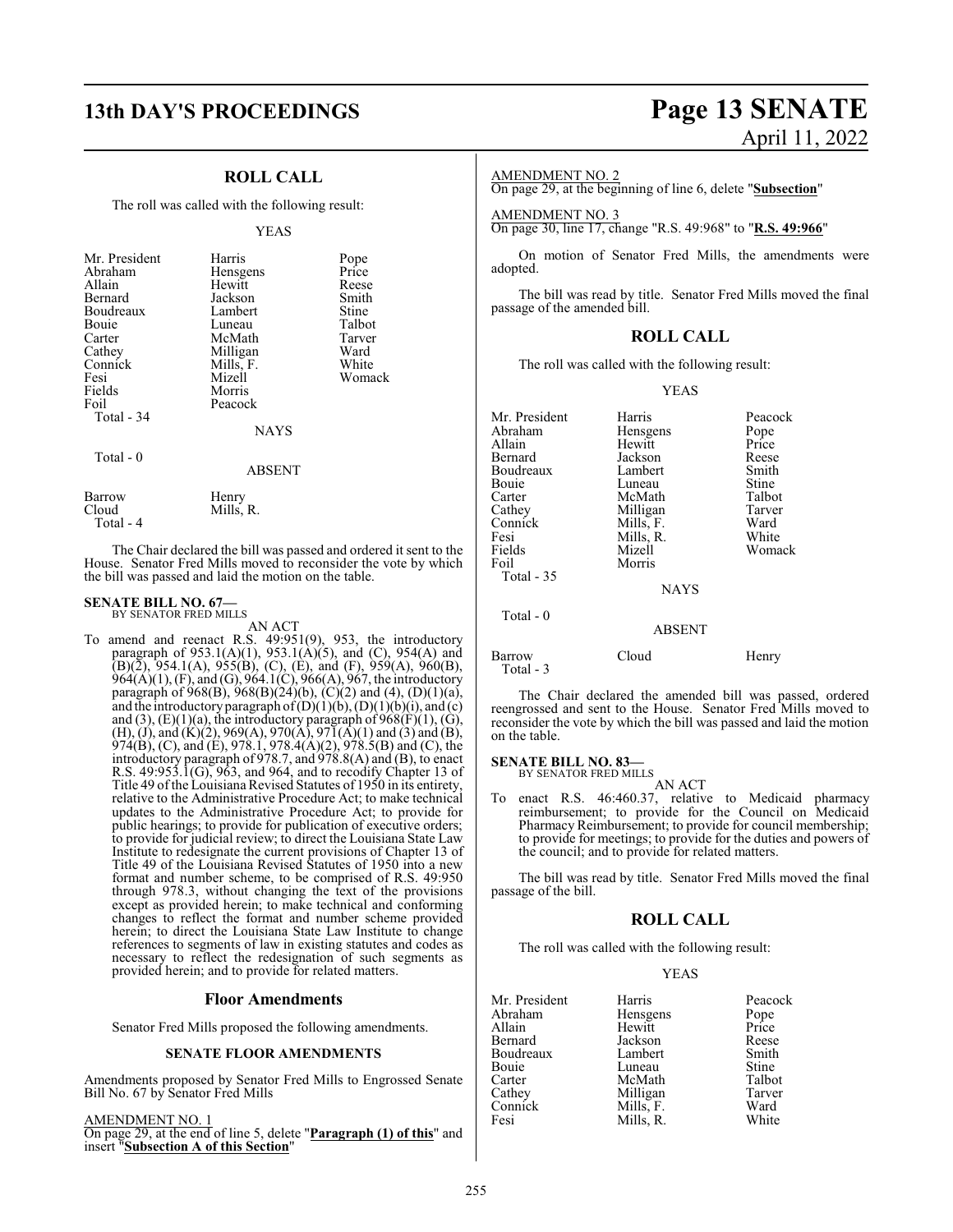| Fields<br>Foil      | Mizell<br>Morris | Womack |
|---------------------|------------------|--------|
| Total - 35          | <b>NAYS</b>      |        |
| Total - 0           | <b>ABSENT</b>    |        |
| Barrow<br>Total - 3 | Cloud            | Henry  |

The Chair declared the bill was passed and ordered it sent to the House. Senator Fred Mills moved to reconsider the vote by which the bill was passed and laid the motion on the table.

#### **Rules Suspended**

Senator Hewitt asked for and obtained a suspension of the rules to allow the ASL interpreter on the Senate Floor.

**SENATE BILL NO. 98—** BY SENATORS HEWITT, BARROW, HENSGENS, LUNEAU AND MIZELL

AN ACT

To amend and reenact R.S. 46:2351 through 2354, to enact R.S. 46:2355, and to repeal R.S. 46:2356, relative to the Louisiana Commission for the Deaf; to provide for definitions; to provide for the Louisiana Commission for the Deaf; to provide for a governing board; to provide for commission employees; to provide for commission funds; to provide for an effective date; and to provide for related matters.

The bill was read by title. Senator Hewitt moved the final passage of the bill.

#### **ROLL CALL**

The roll was called with the following result:

#### YEAS

| Mr. President<br>Abraham<br>Allain<br>Bernard<br>Boudreaux<br><b>Bouje</b><br>Carter<br>Cathey<br>Connick<br>Fesi<br>Fields<br>Foil<br>Total $-35$ | Harris<br><b>Hensgens</b><br>Hewitt<br>Jackson<br>Lambert<br>Luneau<br>McMath<br>Milligan<br>Mills, F.<br>Mills, R.<br>Mizell<br>Morris<br><b>NAYS</b> | Peacock<br>Pope<br>Price<br>Reese<br>Smith<br>Stine<br>Talbot<br>Tarver<br>Ward<br>White<br>Womack |
|----------------------------------------------------------------------------------------------------------------------------------------------------|--------------------------------------------------------------------------------------------------------------------------------------------------------|----------------------------------------------------------------------------------------------------|
| Total - 0                                                                                                                                          | <b>ABSENT</b>                                                                                                                                          |                                                                                                    |

Barrow Cloud Henry Total - 3

The Chair declared the bill was passed and ordered it sent to the House. Senator Hewitt moved to reconsider the vote by which the bill was passed and laid the motion on the table.

#### **SENATE BILL NO. 118—** BY SENATOR TALBOT

#### AN ACT

To amend and reenact R.S. 22:1028.3(B)(2) and to enact R.S.  $22:1028.3(D)(3)$  and (4), relative to the medical necessity for genetic testing of certain cancer mutations; to require medical necessity for genetic testing of certain cancer mutations is based

## **Page 14 SENATE 13th DAY'S PROCEEDINGS**

on nationally recognized clinical practice guidelines; to provide definitions; and to provide for related matters.

The bill was read by title. Senator Talbot moved the final passage of the bill.

### **ROLL CALL**

The roll was called with the following result:

#### YEAS

| Mr. President<br>Abraham<br>Allain<br><b>Bernard</b><br>Boudreaux<br>Bouie<br>Carter<br>Cathey<br>Connick<br>Fesi<br>Fields<br>Foil<br>Total $-35$ | Harris<br>Hensgens<br>Hewitt<br>Jackson<br>Lambert<br>Luneau<br>McMath<br>Milligan<br>Mills, F.<br>Mills, R.<br>Mizell<br>Morris<br><b>NAYS</b> | Peacock<br>Pope<br>Price<br>Reese<br>Smith<br>Stine<br>Talbot<br>Tarver<br>Ward<br>White<br>Womack |
|----------------------------------------------------------------------------------------------------------------------------------------------------|-------------------------------------------------------------------------------------------------------------------------------------------------|----------------------------------------------------------------------------------------------------|
| $Total - 0$                                                                                                                                        | <b>ABSENT</b>                                                                                                                                   |                                                                                                    |

Barrow Cloud Henry Total - 3

The Chair declared the bill was passed and ordered it sent to the House. Senator Talbot moved to reconsider the vote by which the bill was passed and laid the motion on the table.

#### **SENATE BILL NO. 133—** BY SENATOR MILLIGAN

AN ACT

To amend and reenact R.S. 6:314(A) and 766.1(A), relative to banking; to provide for state banks; to provide for savings and loan associations; to provide for payable on death accounts; to provide for affidavit requirements; to provide for requirements, procedures, and conditions; and to provide for related matters.

The bill was read by title. Senator Milligan moved the final passage of the bill.

#### **ROLL CALL**

The roll was called with the following result:

#### YEAS

| Mr. President | Harris    | Peacock      |
|---------------|-----------|--------------|
| Abraham       | Hensgens  | Pope         |
| Allain        | Hewitt    | Price        |
| Bernard       | Jackson   | Reese        |
| Boudreaux     | Lambert   | Smith        |
| Bouie         | Luneau    | <b>Stine</b> |
| Carter        | McMath    | Talbot       |
| Cathey        | Milligan  | Tarver       |
| Connick       | Mills, F. | Ward         |
| Fesi          | Mills, R. | White        |
| Fields        | Mizell    | Womack       |
| Foil          | Morris    |              |
| Total - 35    |           |              |
|               |           |              |

**NAYS** 

Total - 0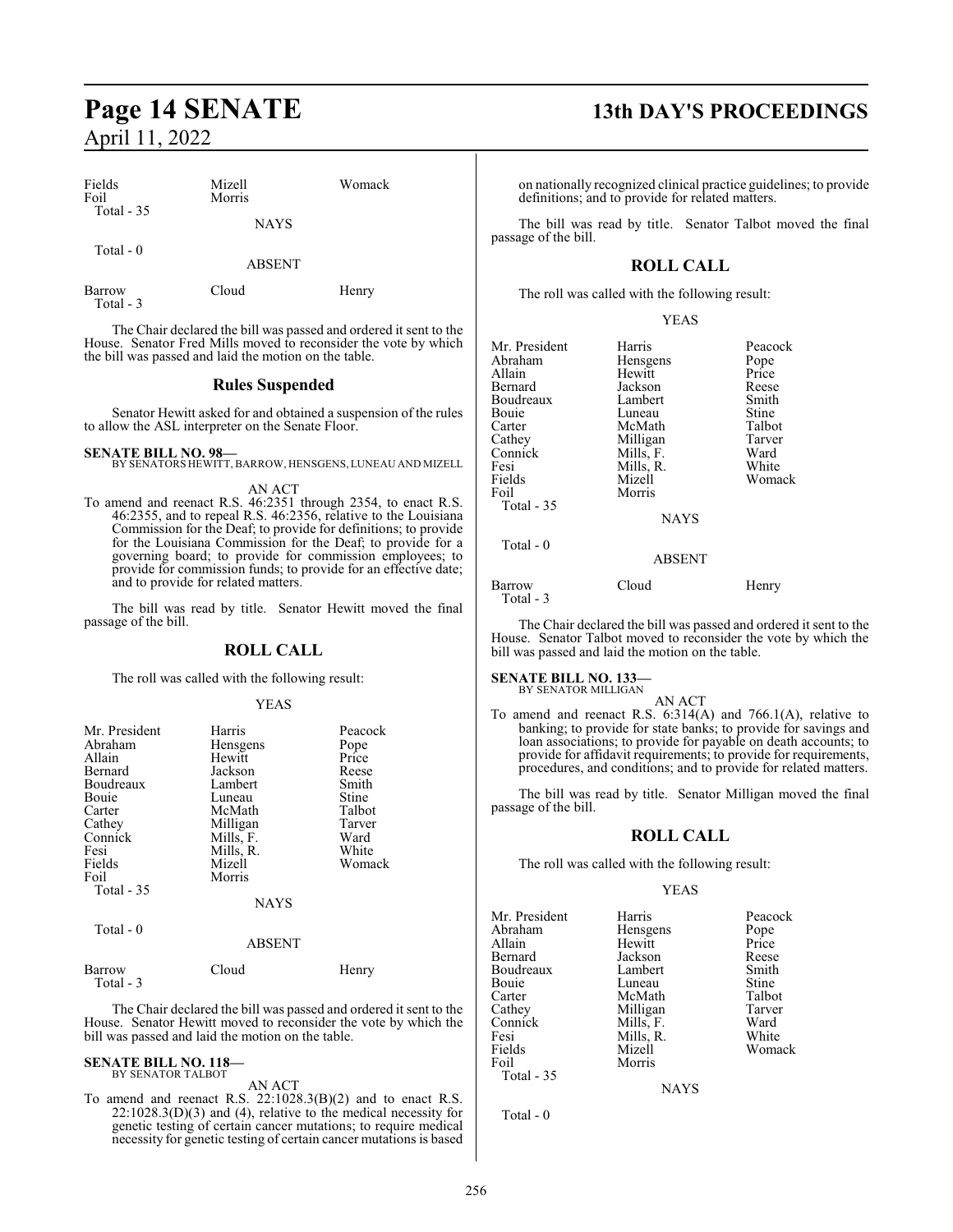## **13th DAY'S PROCEEDINGS Page 15 SENATE**

#### ABSENT

| Barrow    | Cloud | Henry |
|-----------|-------|-------|
| Total - 3 |       |       |

The Chair declared the bill was passed and ordered it sent to the House. Senator Milligan moved to reconsider the vote by which the bill was passed and laid the motion on the table.

#### **SENATE BILL NO. 135—** BY SENATOR BOUDREAUX

AN ACT

To amend and reenact R.S. 44:4.1(B)(31) and R.S. 46:121(1) and (4),  $122(B)(1)$ ,  $123(B)(1)$  and  $(2)$ ,  $(D)(1)$ ,  $(E)$ ,  $(G)(1)$  and  $(2)$ , and  $(K)(2)$  through  $(4)$ , and to enact R.S.  $46:123(M)$ , and to repeal R.S.  $46:121(1)(c)$  and  $(6)$ , relative to the Military Family Assistance Fund; to provide an exception relative to public records for Military Family Assistance Fund applications; to provide for definitions; to clarify the requirements for needbased Military Family Assistance Fund applications; to provide for remote operations; and to provide for related matters.

The bill was read by title. Senator Boudreaux moved the final passage of the bill.

### **ROLL CALL**

The roll was called with the following result:

#### YEAS

| Mr. President | Harris        | Peacock |
|---------------|---------------|---------|
| Abraham       | Hensgens      | Pope    |
| Allain        | Hewitt        | Price   |
| Bernard       | Jackson       | Reese   |
| Boudreaux     | Lambert       | Smith   |
| Bouie         | Luneau        | Stine   |
| Carter        | McMath        | Talbot  |
| Cathey        | Milligan      | Tarver  |
| Connick       | Mills, F.     | Ward    |
| Fesi          | Mills, R.     | White   |
| Fields        | Mizell        | Womack  |
| Foil          | Morris        |         |
| Total - 35    |               |         |
|               | <b>NAYS</b>   |         |
| Total - 0     |               |         |
|               | <b>ABSENT</b> |         |

| Barrow     | Cloud |  |
|------------|-------|--|
| Total $-3$ |       |  |

The Chair declared the bill was passed and ordered it sent to the House. Senator Boudreaux moved to reconsider the vote by which the bill was passed and laid the motion on the table.

Henry

#### **SENATE BILL NO. 146—** BY SENATOR TALBOT

AN ACT

To amend and reenact R.S. 22:1054.1(A), relative to insurance coverage for cancer treatments; to prohibit denial of coverage in certain circumstances; and to provide for related matters.

The bill was read by title. Senator Talbot moved the final passage of the bill.

#### **ROLL CALL**

The roll was called with the following result:

#### YEAS

Mr. President Harris Peacock<br>Abraham Hensgens Pope Hensgens

# April 11, 2022

| Allain<br>Bernard<br>Boudreaux<br>Bouie<br>Carter<br>Cathey<br>Connick<br>Fesi<br>Fields<br>Foil | Hewitt<br>Jackson<br>Lambert<br>Luneau<br>McMath<br>Milligan<br>Mills, F.<br>Mills, R.<br>Mizell<br>Morris | Price<br>Reese<br>Smith<br>Stine<br>Talbot<br>Tarver<br>Ward<br>White<br>Womack |
|--------------------------------------------------------------------------------------------------|------------------------------------------------------------------------------------------------------------|---------------------------------------------------------------------------------|
| <b>Total - 35</b>                                                                                | <b>NAYS</b>                                                                                                |                                                                                 |
| Total $-0$                                                                                       | <b>ABSENT</b>                                                                                              |                                                                                 |
| Barrow<br>Total - 3                                                                              | Cloud                                                                                                      | Henry                                                                           |

The Chair declared the bill was passed and ordered it sent to the House. Senator Talbot moved to reconsider the vote by which the bill was passed and laid the motion on the table.

#### **SENATE BILL NO. 154—** BY SENATOR TALBOT

AN ACT To enact R.S. 22:1028.4 relative to health insurance coverage of genetic testing for critically ill infants with no diagnosis; to require health insurance coverage of genetic testing for critically ill infants with no diagnosis; to provide for definitions; and to provide for related matters.

#### **Floor Amendments**

Senator Fred Mills sent up floor amendments.

#### **SENATE FLOOR AMENDMENTS**

Amendments proposed by Senator Fred Mills on behalf of the Legislative Bureau to Engrossed Senate Bill No. 154 by Senator Talbot

#### AMENDMENT NO. 1

On page 1, line 15, following "**provider**" and before "**rapid**" insert "**,**"

AMENDMENT NO. 2 On page 2, line 3, following "**condition**" and before "**and**" insert "**,**"

AMENDMENT NO. 3 On page 2, line 11, following "**infant**" and before "**and**" insert "**,**"

AMENDMENT NO. 4 On page 3, line 6, change "**suggest**" to "**suggesting**"

AMENDMENT NO. 5 On page 3, line 19, change "**like**" to "**including**"

On motion of Senator Fred Mills, the amendments were adopted.

The bill was read by title. Senator Talbot moved the final passage of the amended bill.

#### **ROLL CALL**

The roll was called with the following result:

#### YEAS

| Mr. Presider |
|--------------|
| Abraham      |
| Allain       |
| Bernard      |
|              |

nt Harris Peacock<br>Hensgens Pope Hensgens Pope<br>
Hewitt Price Hewitt Price<br>Jackson Reese Jackson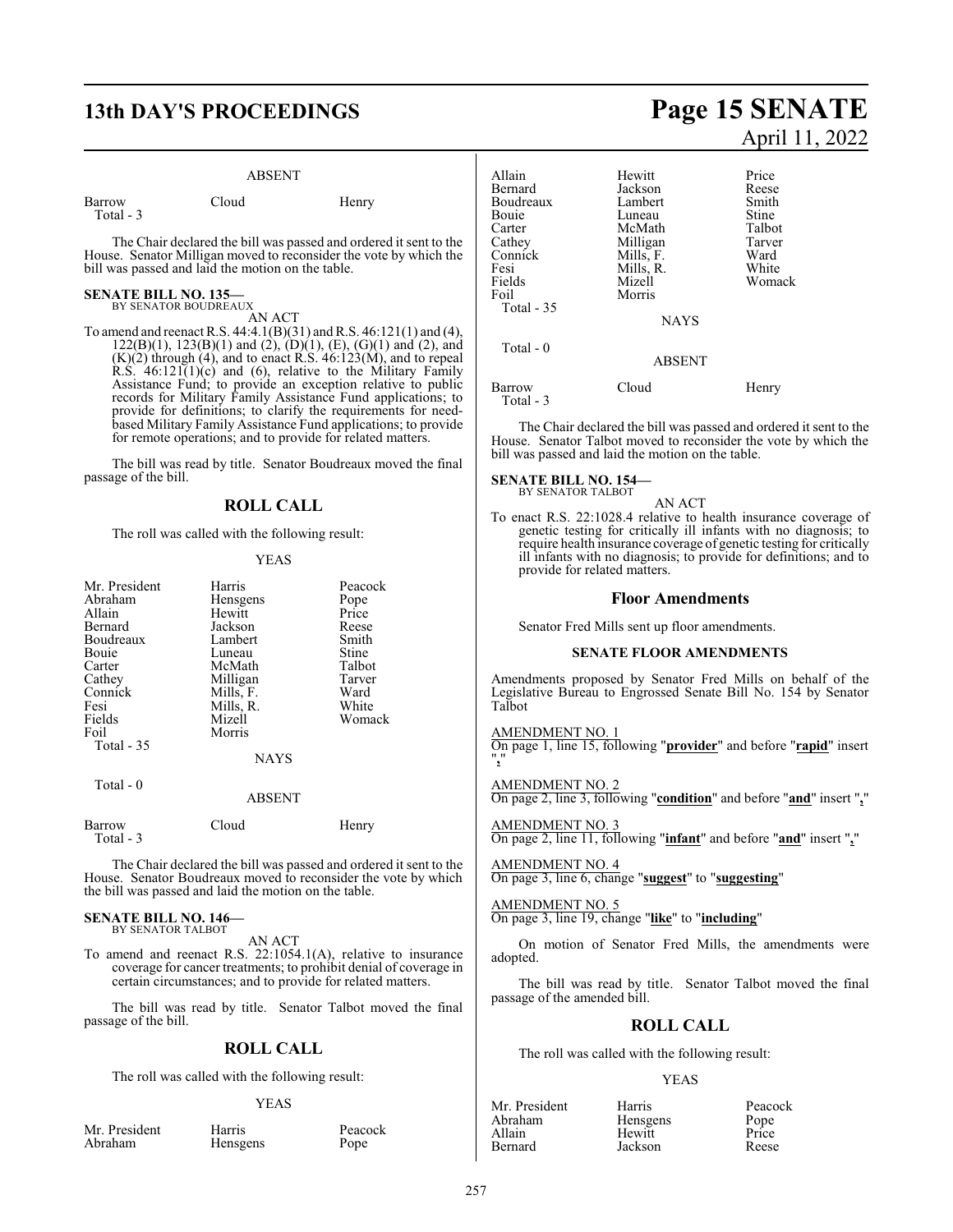| Boudreaux  | Lambert       | Smith  |
|------------|---------------|--------|
| Bouie      | Luneau        | Stine  |
| Carter     | McMath        | Talbot |
| Cathey     | Milligan      | Tarver |
| Connick    | Mills, F.     | Ward   |
| Fesi       | Mills, R.     | White  |
| Fields     | Mizell        | Womack |
| Foil       | Morris        |        |
| Total - 35 |               |        |
|            | <b>NAYS</b>   |        |
| Total - 0  |               |        |
|            | <b>ABSENT</b> |        |
| Barrow     | Cloud         | Henry  |

 Total - 3 The Chair declared the amended bill was passed, ordered reengrossed and sent to the House. Senator Talbot moved to reconsider the vote by which the bill was passed and laid the motion

#### **SENATE BILL NO. 183—** BY SENATOR FRED MILLS

on the table.

AN ACT

To enact R.S. 37:23.2 and R.S. 49:1308, relative to certain boards, commissions, and agencies; to require boards, commissions, and agencies to publish on the Internet certain information concerning permits and licenses; to provide for the information that must be published; to require reports; and to provide for related matters.

#### **Floor Amendments**

Senator Fred Mills sent up floor amendments.

#### **SENATE FLOOR AMENDMENTS**

Amendments proposed by Senator Fred Mills on behalf of the Legislative Bureau to Engrossed Senate Bill No. 183 by Senator Fred Mills

AMENDMENT NO. 1 On page 1, line 3, change "Internet" to "internet"

AMENDMENT NO. 2 On page 1, line 12, change "**Internet**" to "**internet**"

AMENDMENT NO. 3 On page 1, line 14, change "**Internet**" to "**internet**"

AMENDMENT NO. 4 On page 1, line 15, after "**part**" delete "**of**"

AMENDMENT NO. 5 On page 2, line 11, change "**time line**" to "**timeline**"

AMENDMENT NO. 6 On page 2, line 18, change "**time lines**" to "**timelines**"

AMENDMENT NO. 7 On page 2, line 24, change "**Internet**" to "**internet**"

AMENDMENT NO. 8 On page 2, line 26, change "**Internet**" to "**internet**"

AMENDMENT NO. 9 On page 2, line 27, after "**part**" delete "**of**"

AMENDMENT NO. 10 On page 3, line 11, change "**time line**" to "**timeline**"

On motion of Senator Fred Mills, the amendments were adopted.

## **Page 16 SENATE 13th DAY'S PROCEEDINGS**

The bill was read by title. Senator Fred Mills moved the final passage of the amended bill.

#### **ROLL CALL**

The roll was called with the following result:

YEAS

| Mr. President<br>Abraham<br>Allain<br>Bernard<br>Boudreaux<br>Bouie<br>Carter<br>Cathey<br>Connick<br>Fesi | Harris<br>Hensgens<br>Hewitt<br>Jackson<br>Lambert<br>Luneau<br>McMath<br>Milligan<br>Mills, F.<br>Mills, R. | Peacock<br>Pope<br>Price<br>Reese<br>Smith<br>Stine<br>Talbot<br>Tarver<br>Ward<br>White |
|------------------------------------------------------------------------------------------------------------|--------------------------------------------------------------------------------------------------------------|------------------------------------------------------------------------------------------|
| Fields<br>Foil<br>Total - 35                                                                               | Mizell<br>Morris<br><b>NAYS</b>                                                                              | Womack                                                                                   |
| Total - 0                                                                                                  | <b>ABSENT</b>                                                                                                |                                                                                          |
| Barrow<br>Total - 3                                                                                        | Cloud                                                                                                        | Henry                                                                                    |

The Chair declared the amended bill was passed, ordered reengrossed and sent to the House. Senator Fred Mills moved to reconsider the vote by which the bill was passed and laid the motion on the table.

**SENATE BILL NO. 209—** BY SENATOR STINE

AN ACT To amend and reenact R.S. 22:1969(A)(1), relative to the commissioner of insurance; to authorize the commissioner to order certain penalties to persons engaging in an unfair method of competition or an unfair or deceptive act or practice; to increase the maximum penalties for violations; and to provide for related matters.

The bill was read by title. Senator Stine moved the final passage of the bill.

#### **ROLL CALL**

The roll was called with the following result:

YEAS

| Mr. President<br>Abraham<br>Allain<br>Bernard<br>Boudreaux<br>Bouie<br>Carter<br>Cathey<br>Connick<br>Fesi<br>Fields<br>Foil<br>Total - 35 | Harris<br>Hensgens<br>Hewitt<br>Jackson<br>Lambert<br>Luneau<br>McMath<br>Milligan<br>Mills, F.<br>Mills, R.<br>Mizell<br>Morris<br><b>NAYS</b> | Peacock<br>Pope<br>Price<br>Reese<br>Smith<br>Stine<br>Talbot<br>Tarver<br>Ward<br>White<br>Womack |
|--------------------------------------------------------------------------------------------------------------------------------------------|-------------------------------------------------------------------------------------------------------------------------------------------------|----------------------------------------------------------------------------------------------------|
| Total $-0$                                                                                                                                 | <b>ABSENT</b>                                                                                                                                   |                                                                                                    |
| Barrow<br>Total - 3                                                                                                                        | Cloud                                                                                                                                           | Henry                                                                                              |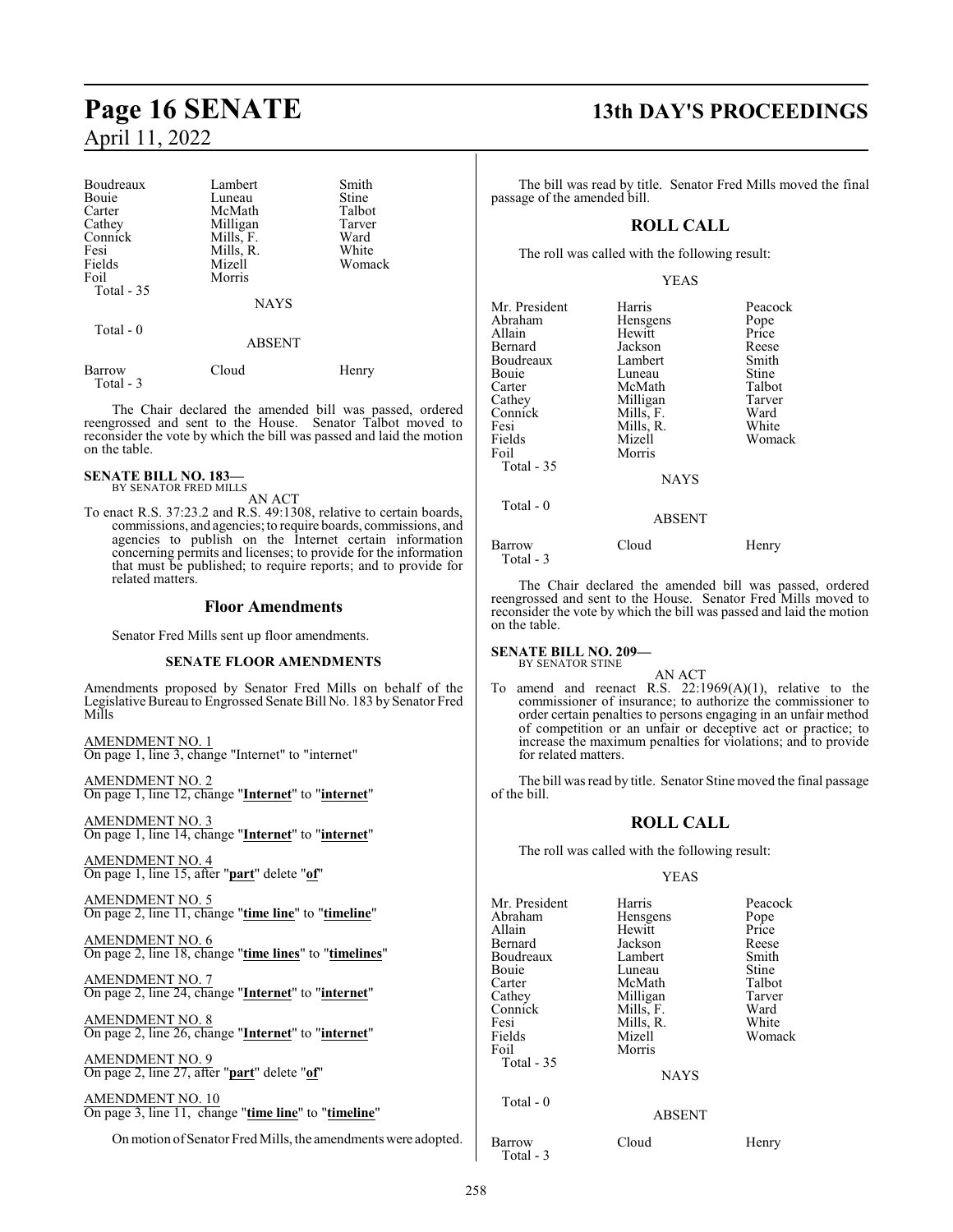The Chair declared the bill was passed and ordered it sent to the House. Senator Stine moved to reconsider the vote by which the bill was passed and laid the motion on the table.

#### **SENATE BILL NO. 257** BY SENATOR FRED MILLS

AN ACT

To enact R.S. 46:450.8, relative to Medicaid coverage for continuous glucose monitors; to require Medicaid coverage for continuous glucose monitors; to provide for the method of coverage; to provide for duties of the Louisiana Department of Health; and to provide for related matters.

The bill was read by title. Senator Fred Mills moved the final passage of the bill.

#### **ROLL CALL**

The roll was called with the following result:

#### YEAS

| Mr. President | Harris      | Peacock |
|---------------|-------------|---------|
| Abraham       | Hensgens    | Pope    |
| Allain        | Hewitt      | Price   |
| Bernard       | Jackson     | Reese   |
| Boudreaux     | Lambert     | Smith   |
| Bouie         | Luneau      | Stine   |
| Carter        | McMath      | Talbot  |
| Cathey        | Milligan    | Tarver  |
| Connick       | Mills, F.   | Ward    |
| Fesi          | Mills, R.   | White   |
| Fields        | Mizell      | Womack  |
| Foil          | Morris      |         |
| Total - 35    |             |         |
|               | <b>NAYS</b> |         |

Total - 0

#### ABSENT

Barrow Cloud Henry Total - 3

The Chair declared the bill was passed and ordered it sent to the House. Senator Fred Mills moved to reconsider the vote by which the bill was passed and laid the motion on the table.

## **SENATE BILL NO. 268—** BY SENATORS MIZELL AND BARROW

AN ACT

To amend and reenact R.S. 40:2156(B)(4) and to enact R.S. 40:2159.2, relative to opioid treatment programs for pregnant women; to establish requirements for treatment facilities licensed as behavioral health services providers that provide treatment for opioid use disorder to pregnant women; to prohibit certain actions against behavioral health services provider licenses prior to a specific date; to provide for definitions; to provide for an effective date; and to provide for related matters.

The bill was read by title. Senator Mizell moved the final passage of the bill.

#### **ROLL CALL**

The roll was called with the following result:

#### YEAS

| Mr. President  | Harris   | Peacock       |
|----------------|----------|---------------|
| Abraham        | Hensgens | Pope<br>Price |
| Allain         | Hewitt   |               |
| <b>Bernard</b> | Jackson  | Reese         |
| Boudreaux      | Lambert  | Smith         |

## **13th DAY'S PROCEEDINGS Page 17 SENATE** April 11, 2022

| Luneau        | Stine     |
|---------------|-----------|
| McMath        | Talbot    |
| Milligan      | Tarver    |
|               | Ward      |
| Mills, R.     | White     |
| Mizell        | Womack    |
| Morris        |           |
|               |           |
| <b>NAYS</b>   |           |
|               |           |
| <b>ABSENT</b> |           |
| Cloud         | Henry     |
|               | Mills, F. |

The Chair declared the bill was passed and ordered it sent to the House. Senator Mizell moved to reconsider the vote by which the bill was passed and laid the motion on the table.

## **SENATE BILL NO. 279—** BY SENATOR FRED MILLS

AN ACT

To enact R.S. 49:149.35, relative to names of state buildings; to name the J. Burton Angelle Building; to provide for an effective date; and to provide for related matters.

The bill was read by title. Senator Fred Mills moved the final passage of the bill.

#### **ROLL CALL**

The roll was called with the following result:

#### YEAS

| Mr. President       | Harris        | Peacock |
|---------------------|---------------|---------|
| Abraham             | Hensgens      | Pope    |
| Allain              | Hewitt        | Price   |
| Bernard             | Jackson       | Reese   |
| Boudreaux           | Lambert       | Smith   |
| Bouie               | Luneau        | Stine   |
| Carter              | McMath        | Talbot  |
| Cathey              | Milligan      | Tarver  |
| Connick             | Mills, F.     | Ward    |
| Fesi                | Mills, R.     | White   |
| Fields              | Mizell        | Womack  |
| Foil                | Morris        |         |
| Total - 35          |               |         |
|                     | <b>NAYS</b>   |         |
| Total - 0           |               |         |
|                     | <b>ABSENT</b> |         |
| Barrow<br>Total - 3 | Cloud         | Henry   |

The Chair declared the bill was passed and ordered it sent to the House. Senator Fred Mills moved to reconsider the vote by which the bill was passed and laid the motion on the table.

**SENATE BILL NO. 328—**

BY SENATOR FRED MILLS

AN ACT To amend and reenact R.S. 37:1042(A), (B), the introductory paragraph of (C)(1), and (D), relative to the Louisiana State Board of Optometry Examiners; to provide for board membership; to provide for a nomination process; to provide for term limits; to provide for board members who are also members in an optometrist trade association; and to provide for related matters.

The bill was read by title. Senator Fred Mills moved the final passage of the bill.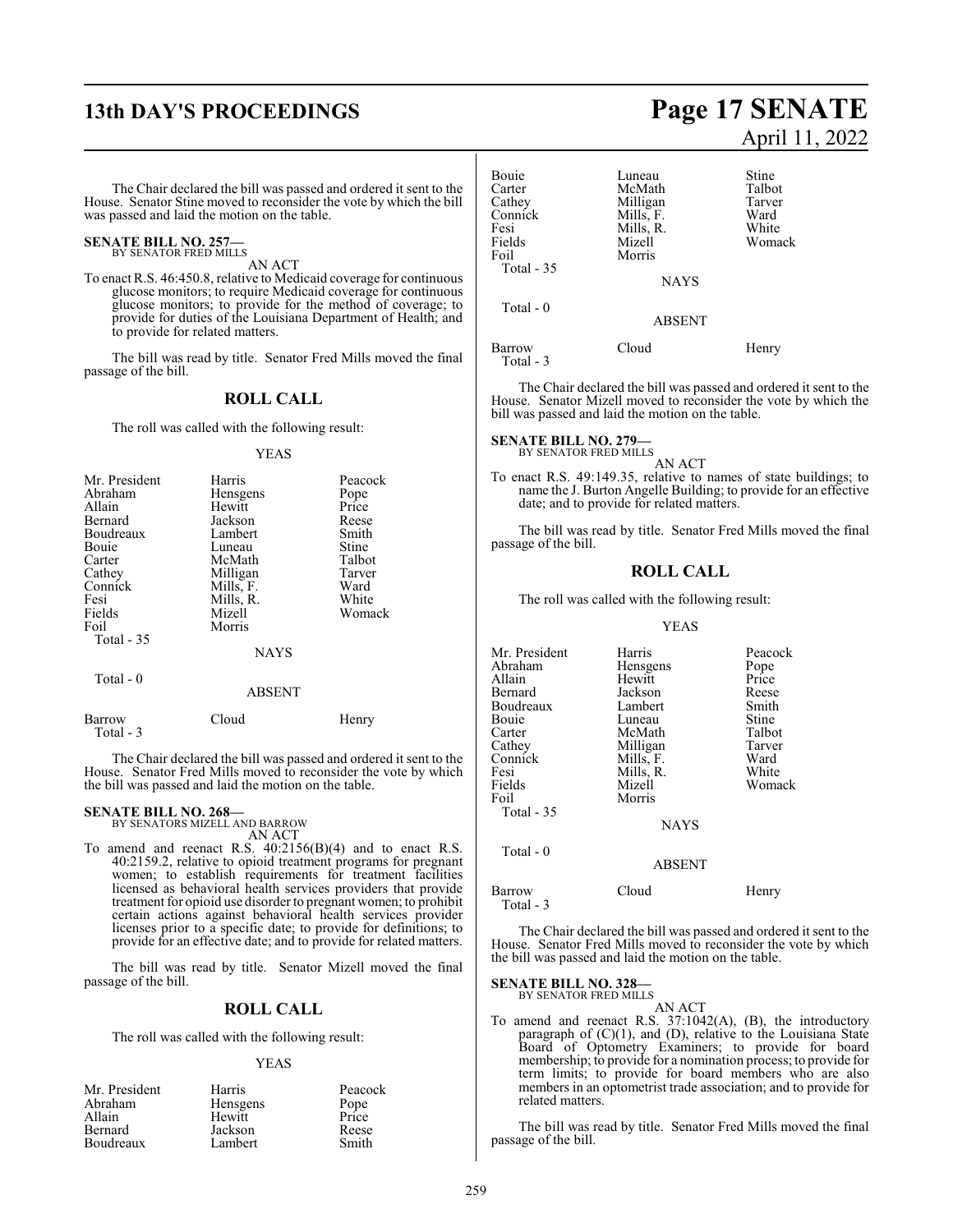## **Page 18 SENATE 13th DAY'S PROCEEDINGS** April 11, 2022

#### **ROLL CALL**

The roll was called with the following result:

#### YEAS

| Mr. President | Harris      | Peacock |
|---------------|-------------|---------|
| Abraham       | Hensgens    | Pope    |
| Allain        | Hewitt      | Price   |
| Bernard       | Jackson     | Reese   |
| Boudreaux     | Lambert     | Smith   |
| Bouie         | Luneau      | Stine   |
| Carter        | McMath      | Talbot  |
| Cathey        | Milligan    | Tarver  |
| Connick       | Mills, F.   | Ward    |
| Fesi          | Mills, R.   | White   |
| Fields        | Mizell      | Womack  |
| Foil          | Morris      |         |
| Total $-35$   |             |         |
|               | <b>NAYS</b> |         |
| Total - 0     |             |         |
|               | ABSENT      |         |

Barrow Cloud Henry

The Chair declared the bill was passed and ordered it sent to the House. Senator Fred Mills moved to reconsider the vote by which the bill was passed and laid the motion on the table.

#### **SENATE BILL NO. 366—** BY SENATOR HARRIS

Total - 3

AN ACT

To amend and reenact R.S. 22:976.1(D) and to enact R.S.  $22:976.1(E)$ , relative to health insurance; to prohibit certain health insurance cost-sharing practices; to provide definitions; to provide for fairness in enrollee cost-sharing practices; and to provide for related matters.

The bill was read by title. Senator Harris moved the final passage of the bill.

#### **ROLL CALL**

The roll was called with the following result:

#### YEAS

| Mr. President<br>Abraham<br>Allain<br>Bernard<br>Bouie<br>Carter<br>Cathey<br>Connick<br>Fesi<br>Fields<br>Foil<br>Harris<br>Total - 34 | Hensgens<br>Hewitt<br>Jackson<br>Lambert<br>Luneau<br>McMath<br>Milligan<br>Mills, F.<br>Mills, R.<br>Mizell<br>Morris<br>Peacock | Pope<br>Price<br>Reese<br>Smith<br>Stine<br>Talbot<br>Tarver<br>Ward<br>White<br>Womack |
|-----------------------------------------------------------------------------------------------------------------------------------------|-----------------------------------------------------------------------------------------------------------------------------------|-----------------------------------------------------------------------------------------|
|                                                                                                                                         | <b>NAYS</b>                                                                                                                       |                                                                                         |
| Total - 0                                                                                                                               | <b>ABSENT</b>                                                                                                                     |                                                                                         |
| $D$ - $\cdots$ - $\cdots$                                                                                                               | $C1 - 1$                                                                                                                          |                                                                                         |

Barrow Cloud<br>Boudreaux Henry Boudreaux Total - 4

The Chair declared the bill was passed and ordered it sent to the House. Senator Harris moved to reconsider the vote by which the bill was passed and laid the motion on the table.

#### **SENATE BILL NO. 412—** BY SENATOR TALBOT

AN ACT

To amend and reenact R.S. 22:2361 through 2370, relative to the Insure Louisiana Incentive Program; to provide for purposes and public purpose; to provide for administration and funding; to provide for cooperative endeavor agreements; to provide for matching grants; to provide for rulemaking; and to provide for related matters.

#### **Floor Amendments**

Senator Fred Mills sent up floor amendments.

#### **SENATE FLOOR AMENDMENTS**

Amendments proposed by Senator Fred Mills on behalf of the Legislative Bureau to Engrossed Senate Bill No. 412 by Senator Talbot

AMENDMENT NO. 1

On page 7, line 29, following "**made**" and before "**this Subparagraph**" change "**under**" to "**pursuant to**"

On motion of Senator Fred Mills, the amendments were adopted.

The bill was read by title. Senator Talbot moved the final passage of the amended bill.

#### **ROLL CALL**

The roll was called with the following result:

#### YEAS

| Mr. President          | Hensgens      | Pope   |
|------------------------|---------------|--------|
| Abraham                | Hewitt        | Price  |
| Allain                 | Jackson       | Reese  |
| Bernard                | Lambert       | Smith  |
| Bouie                  | Luneau        | Stine  |
| Carter                 | McMath        | Talbot |
| Cathey                 | Milligan      | Tarver |
| Connick                | Mills, F.     | Ward   |
| Fesi                   | Mills, R.     | White  |
| Fields                 | Mizell        | Womack |
| Foil                   | Morris        |        |
| Harris                 | Peacock       |        |
| Total - 34             |               |        |
|                        | <b>NAYS</b>   |        |
| Total - 0              |               |        |
|                        | <b>ABSENT</b> |        |
| Barrow                 | Cloud         |        |
| Boudreaux<br>Total - 4 | Henry         |        |

The Chair declared the amended bill was passed, ordered reengrossed and sent to the House. Senator Talbot moved to reconsider the vote by which the bill was passed and laid the motion on the table.

### **Rules Suspended**

Senator Pope asked for and obtained a suspension of the rules to revert to the Morning Hour.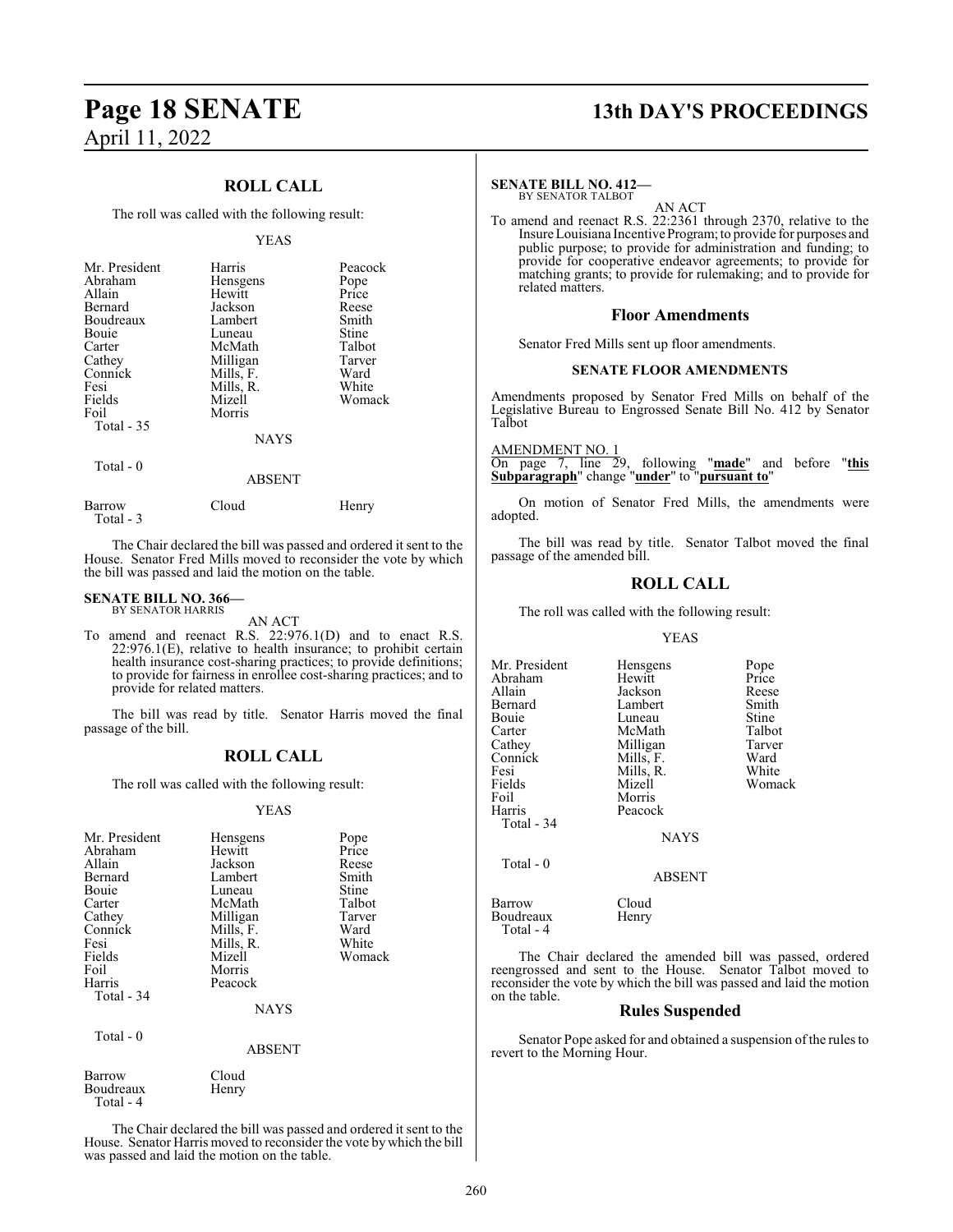#### **Introduction of Senate Resolutions**

**SENATE RESOLUTION NO. 46—**

BY SENATOR MIZELL A RESOLUTION

To highly commend the Louisiana State University women's basketball team and coaching staff on a stellar season reaching the 2021-2022 NCAA Women's basketball tournament, for an outstanding season, and to commend Coach Kim Mulkey on being named Coach of the Year by the Associated Press.

The resolution was read by title and placed on the Calendar for a second reading.

#### **Introduction of Senate Concurrent Resolutions**

## **SENATE CONCURRENT RESOLUTION NO. 27—**

BY SENATOR BOUDREAUX AND REPRESENTATIVE PIERRE A CONCURRENT RESOLUTION

To commend Trinity Christian Methodist Episcopal Church on its 150<sup>th</sup> anniversary and to celebrate the faith and sacrifices of its founders.

The resolution was read by title and placed on the Calendar for a second reading.

#### **Message from the House**

#### **ASKING CONCURRENCE IN HOUSE BILLS AND JOINT RESOLUTIONS**

April 11, 2022

To the Honorable President and Members of the Senate:

I am directed to inform your honorable body that the House of Representatives has finally passed and asks your concurrence in the following House Bills and Joint Resolutions:

HB No. 586 HB No. 99

Respectfully submitted, MICHELLE D. FONTENOT Clerk of the House of Representatives

#### **House Bills and Joint Resolutions on First Reading**

#### **HOUSE BILL NO. 99—**

BY REPRESENTATIVE MCMAHEN AN ACT

To enact R.S. 14:2(B)(40), relative to crimes of violence; to add resisting a police officer with force or violence to the list of crimes of violence; and to provide for related matters.

The bill was read by title and placed on the Calendar for a second reading.

#### **HOUSE BILL NO. 586—**

BY REPRESENTATIVES THOMAS AND BOYD

AN ACT

To enact R.S. 37:1435.1, relative to the authority of the Louisiana Real Estate Commission; to authorize access to certain criminal history record information; to provide for definitions; to provide for legislative intent; to establish minimum standards and procedure; to provide for limitations to the access and use of certain criminal history record information; to provide for effectiveness; and to provide for related matters.

The bill was read by title and placed on the Calendar for a second reading.

## **13th DAY'S PROCEEDINGS Page 19 SENATE** April 11, 2022

#### **Reports of Committees**

The following reports of committees were received and read:

#### **REPORT OF COMMITTEE ON**

#### **REVENUE AND FISCAL AFFAIRS**

Senator R. L. Bret Allain II, Chairman on behalf of the Committee on Revenue and Fiscal Affairs, submitted the following report:

#### April 11, 2022

To the President and Members of the Senate:

I am directed by your Committee on Revenue and Fiscal Affairs to submit the following report:

#### **SENATE BILL NO. 151—** BY SENATOR POPE

A JOINT RESOLUTION

Proposing to amend Article VII, Section 21(F) of the Constitution of Louisiana, relative to ad valorem tax exemptions for manufacturing establishments approved by the State Board of Commerce and Industry; to provide requirements for certain exemptions involving input from local governmental entities; and to specify an election for submission of the proposition to electors; and to provide a ballot proposition.

Reported with amendments.

#### **SENATE BILL NO. 241—**

BY SENATOR ALLAIN AN ACT To enact R.S. 47:1989(G) and 2134(F), relative to security required for challenging the correctness or legality of ad valorem tax assessments; to provide that a payment under protest is not required to appeal the correctness of an assessment to the Louisiana TaxCommission; to provide for the posting of a bond or other security in lieu of a payment under protest for challenges to the legality of an assessment; and to provide for related matters.

Reported with amendments.

#### **SENATE BILL NO. 246—** BY SENATOR ALLAIN

A JOINT RESOLUTION

Proposing to add Article VII, Section 21(O) of the Constitution of Louisiana, relative to ad valorem taxation; to authorize parishes to provide for an ad valorem tax exemption for goods held in inventory; to provide for a reduction in the maximum ad valorem tax exemption for manufacturing establishments for parishes exempting inventory; and to specify an election for submission of the proposition to electors and provide a ballot proposition.

Reported favorably.

#### **SENATE BILL NO. 247—** BY SENATOR ALLAIN

AN ACT

To enact R.S. 47:1717, relative to ad valorem tax exemptions; to provide for procedures for parishes providing an ad valorem tax exemption for goods held in inventory; to provide for a definition of goods held in inventory; to provide for effectiveness; and to provide for related matters.

Reported with amendments.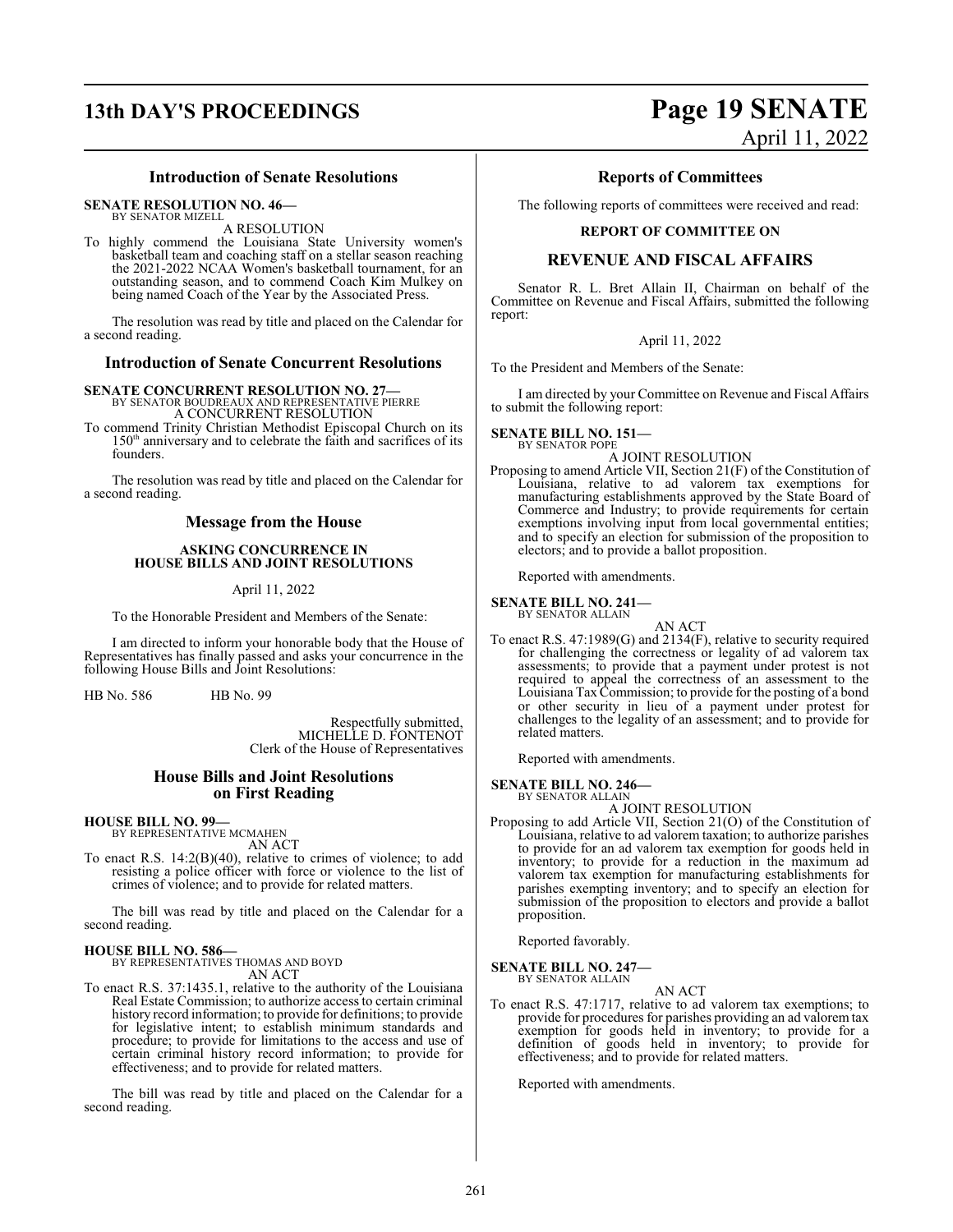## **Page 20 SENATE 13th DAY'S PROCEEDINGS**

April 11, 2022

#### **SENATE BILL NO. 364—** BY SENATOR REESE

AN ACT

To amend and reenact R.S.  $47:1837(G)(1)$  and (3), relative to the Louisiana Tax Commission; to provide for notice requirements for proposed rulemaking; and to provide for related matters.

Reported with amendments.

#### **SENATE BILL NO. 389—** BY SENATOR REESE

AN ACT

To amend and reenact R.S. 32:414(R)(1) and R.S. 47:296.2(A), relative to the suspension and denial of renewing a driver's license for the nonpayment of individual income taxes; to increase the threshold; to provide for technical corrections; provide for an effective date; and to provide for related matters.

Reported with amendments.

Respectfully submitted, SENATORBRET ALLAIN Chairman

#### **Rules Suspended**

Senator White asked for and obtained a suspension of the rules to recall Senate Bill No. 463 from the Committee on Transportation, Highways and Public Works.

#### **SENATE BILL NO. 463—** BY SENATORS WHITE AND FOIL

AN ACT

To enact Chapter 22 of Title 49 of the Louisiana Revised Statutes of 1950, to be comprised ofR.S. 49:1501 through 1506, relative to the Coastal Area Flood Protection Authority; to create the Coastal Area Flood Protection Program; to provide for the territorial jurisdiction of the authority; to provide for the appointment and term of the members of the Coastal Area Flood Protection Board; to provide for meetings of the board of commissioners and the officers thereof; to provide relative to the powers of the authority; to create the Coastal Area Flood Protection Fund; to provide for the deposit, use, investment, and disbursement of monies in the fund; to provide for an effective date; and to provide for related matters.

On motion of Senator White, Senate Bill No. 463 was read by title and recommitted to the Committee on Finance.

#### **Privileged Report of the Committee on Senate and Governmental Affairs**

#### **ENROLLMENTS**

Senator Hewitt, Chairman on behalf of the Committee on Senate and Governmental Affairs, submitted the following report:

#### April 7, 2022

To the President and Members of the Senate:

I am directed by your Committee on Senate and Governmental Affairs to submit the following report:

The following Senate Resolutions have been properly enrolled:

#### **SENATE RESOLUTION NO. 32—** BY SENATOR ALLAIN

A RESOLUTION

To recognize Wednesday, April 6, 2022, as Coastal Conservation Association Day at the Louisiana State Capitol.

## **SENATE RESOLUTION NO. 37—** BY SENATORS BOUDREAUX AND CORTEZ

A RESOLUTION

To commend and congratulate Ben Berthelot, President & CEO of Lafayette Travel upon being elected as chairman of the Louisiana TravelPAC Board of Directors.

#### **SENATE RESOLUTION NO. 39—**

BY SENATORS REESE, ABRAHAM, ALLAIN, BARROW, BERNARD,<br>BOUDREAUX, BOUIE, CARTER, CONNICK, CORTEZ, FESI, FIELDS,<br>FOIL, HARRIS, HENSGENS, HEWITT, LAMBERT, LUNEAU, MCMATH,<br>MILLIGAN, FRED MILLS, ROBERT MILLS, MIZELL, MORRIS,<br>PEA

#### A RESOLUTION

To commend Senator and Mrs. Stewart Arthur Cathey Jr. on the joyous occasion of their marriage.

## **SENATE RESOLUTION NO. 40—** BY SENATORS FIELDS AND PEACOCK

A RESOLUTION

To commend Dr. Ray L. Belton upon his announced retirement as president of the Southern University System and chancellor of Southern University and Agricultural and Mechanical College at Baton Rouge for his outstanding accomplishments, his years of public service, and his contributions to the Southern University System and the entire state of Louisiana.

#### **SENATE RESOLUTION NO. 41—** BY SENATOR BOUDREAUX

A RESOLUTION

To commend Tubby Smith for his long and distinguished career as an outstanding college head basketball coach on the occasion of his richly deserved retirement.

#### **SENATE RESOLUTION NO. 42—** BY SENATOR BOUDREAUX

A RESOLUTION

To commend and recognize the Asosyasyon Peyizan Fondwa Global (APF) for its successful efforts at empowering the poor to create wealth through co-ops and grassroots developments in their communities.

#### **SENATE RESOLUTION NO. 7—** BY SENATOR PEACOCK

A RESOLUTION

To urge and request the Department of Public Safety and Corrections, office of state police, to equip each troop headquarters with electronic fingerprinting capabilities and to transmit fingerprints submitted as part of a concealed handgun permit application to the concealed handgun permit unit for processing.

#### **SENATE RESOLUTION NO. 34—** BY SENATOR CARTER

A RESOLUTION

To commend St. Mary's Dominican High School volleyball team on winning the Louisiana High School Athletic Association 2022 Division I State Championship.

#### **SENATE RESOLUTION NO. 35—**

BY SENATOR CARTER A RESOLUTION

To commend St. Mary's Dominican High School soccer team on winning the Louisiana High School Athletic Association 2022 Division I State Championship.

## **SENATE RESOLUTION NO. 21—**<br>BY SENATOR BOUDREAUX

A RESOLUTION

To commend and congratulate Josie Gale Frank upon her induction into the St. Landry Parish Democratic Party Hall of Fame.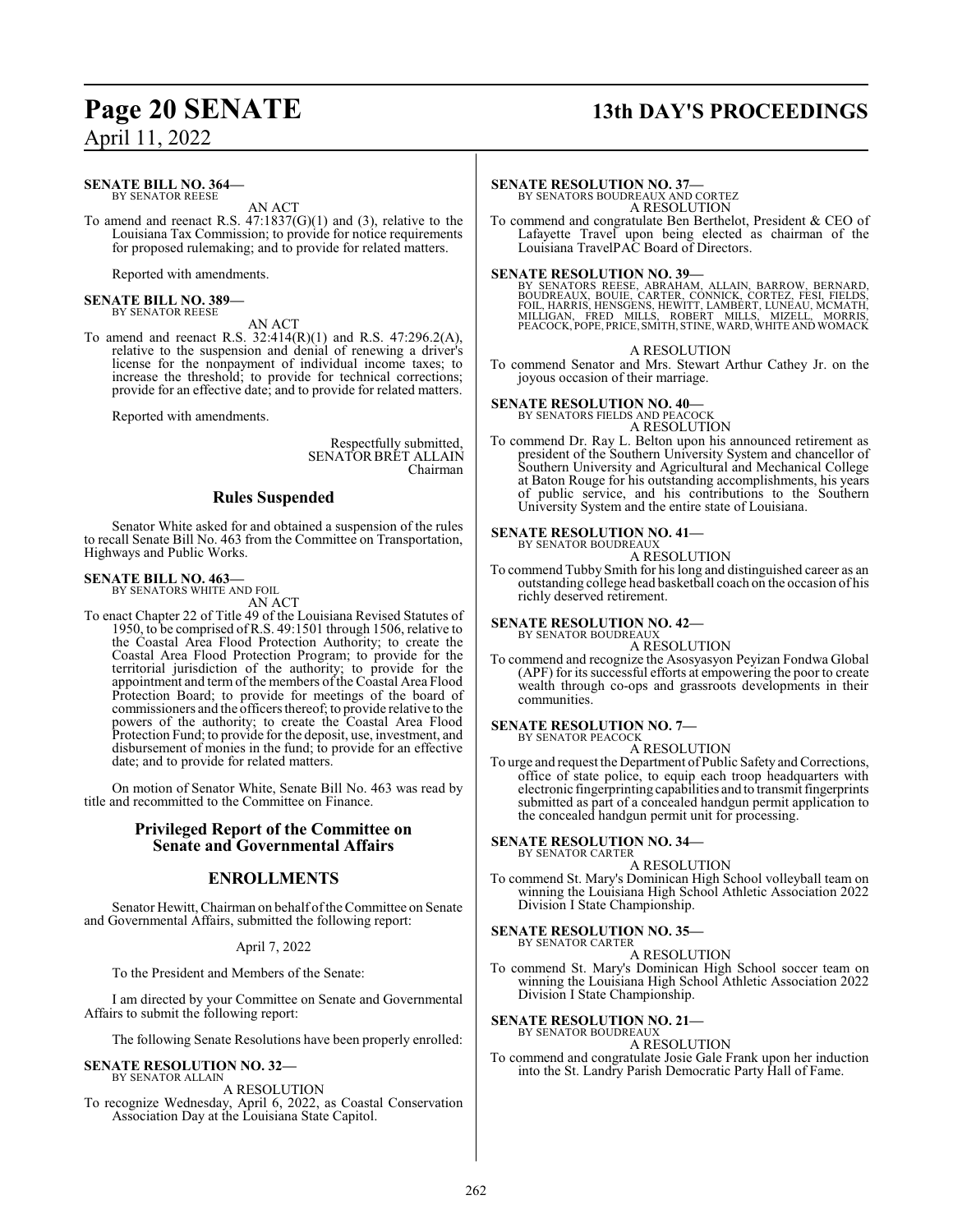## **13th DAY'S PROCEEDINGS Page 21 SENATE**

# April 11, 2022

**SENATE RESOLUTION NO. 22—**

BY SENATORS BOUDREAUX AND SMITH A RESOLUTION To commend and congratulate Patrick C. Morrow upon his induction into the St. Landry Parish Democratic Party Hall of Fame.

## **SENATE RESOLUTION NO. 23—**<br>BY SENATOR BOUDREAUX

A RESOLUTION To commend the city of Scott, Louisiana, upon the start of the annual Boudin Festival season.

#### **SENATE RESOLUTION NO. 24—**

BY SENATORS BOUDREAUX, ABRAHAM, BARROW, BERNARD,<br>BOUIE, CARTER, CLOUD, CONNICK, CORTEZ, FESI, FIELDS, FOIL,<br>HARRIS, HENRY, HENSGENS, HEWITT, JACKSON, LAMBERT,<br>LUNEAU, MCMATH, MILLIGAN, FRED MILLS, ROBERT MILLS,<br>MIZELL,MORR

To designate March 2022 as Triple-Negative Breast Cancer Awareness Month in Louisiana.

### **SENATE RESOLUTION NO. 25—**

BY SENATOR BOUDREAUX

A RESOLUTION To commend and congratulate Rebecca Davis Henry upon her induction into the St. Landry Parish Democratic Party Hall of Fame.

#### **SENATE RESOLUTION NO. 26—** BY SENATOR BOUDREAUX

A RESOLUTION

To commend and congratulate Harold L. Taylor upon his induction into the St. Landry Parish Democratic Party Hall of Fame.

#### **SENATE RESOLUTION NO. 28—**

BY SENATOR MIZELL A RESOLUTION To recognize Wednesday, April 6, 2022, as Louisiana Chamber of Commerce Day at the Louisiana State Capitol.

### **SENATE RESOLUTION NO. 29—**

BY SENATORS FIELDS AND PEACOCK

A RESOLUTION To designate Tuesday, April 5, 2022, as University of Louisiana System Day at the Senate.

#### **SENATE RESOLUTION NO. 30—**

BY SENATOR FIELDS A RESOLUTION To recognize April 6, 2022, as Southern University Day at the Louisiana State Capitol.

#### **SENATE RESOLUTION NO. 33—** BY SENATOR ALLAIN

A RESOLUTION

To commend the Nicholls State University Department of University Police for the crucial service they provided in the wake of Hurricane Ida.

#### **SENATE RESOLUTION NO. 36—** BY SENATOR FIELDS

A RESOLUTION

To commend the Reginald F. Lewis Scholars as they successfully matriculate throughout the educational equity initiative program.

> Respectfully submitted, SHARON W. HEWITT Chairman

The foregoing Senate Resolutions were signed by the President of the Senate and presented to the Secretary of State by the Secretary.

#### **Message to the Secretary of State**

## **SIGNED SENATE CONCURRENT RESOLUTIONS**

April 7, 2022

To the Honorable Secretary of State:

The President of the Senate and the Speaker of the House of Representatives have signed the following Senate Concurrent Resolutions:

**SENATE CONCURRENT RESOLUTION NO. 15—** BY SENATOR FOIL AND REPRESENTATIVES FREIBERG AND MARCELLE

A CONCURRENT RESOLUTION To commend Visit Baton Rouge on its fiftieth anniversary.

**SENATE CONCURRENT RESOLUTION NO. 16—**<br>BY SENATORS MILLIGAN, PEACOCK AND TARVER AND<br>REPRESENTATIVES JENKINS, PRESSLY AND SEABAUGH A CONCURRENT RESOLUTION

To express the sincere condolences of the Legislature of Louisiana upon the passing of Councilman James Flurry, to acknowledge his lifelong commitment to his family and community, and to note his many contributions made on behalf of the city of Shreveport and the state of Louisiana.

> Respectfully submitted, YOLANDA J. DIXON Secretary of the Senate

#### **Message from the House**

#### **SIGNED HOUSE CONCURRENT RESOLUTIONS**

April 11, 2022

To the Honorable President and Members of the Senate:

I am directed to inform your honorable body that the Speaker of the House of Representatives has signed the following House Concurrent Resolutions:

**HOUSE CONCURRENT RESOLUTION NO. 53—**<br>BY REPRESENTATIVES PRESSLY, BAGLEY, CREWS, HORTON,<br>JEFFERSON, JENKINS, MCCORMICK, MCMAHEN, PHELPS,<br>SEABAUGH, AND TURNER AND SENATORS MILLIGAN, ROBERT<br>MILLS, PEACOCK, AND TARVER

A CONCURRENT RESOLUTION To commend Shriners Hospitals for Children on the occasion of the

one hundredth anniversary of the healthcare network.

#### **HOUSE CONCURRENT RESOLUTION NO. 52—**

BY REPRESENTATIVE CARPENTER A CONCURRENT RESOLUTION

To recognize Wednesday, April 6, 2022, as Southern University Day at the state capitol.

## **HOUSE CONCURRENT RESOLUTION NO. 56—** BY REPRESENTATIVE ECHOLS

A CONCURRENT RESOLUTION

To commend the Chennault Aviation and Military Museum, the Monroe Regional Airport, and the Aviation Hall of Fame and to commend the museum for its role in memorializing Louisiana's aviation history.

# **HOUSE CONCURRENT RESOLUTION NO. 58—** BY REPRESENTATIVE HUVAL

A CONCURRENT RESOLUTION To designate Tuesday, April 12, 2022, as CODOFIL Day at the state capitol.

and asked that the President of the Senate affix his signature to the same.